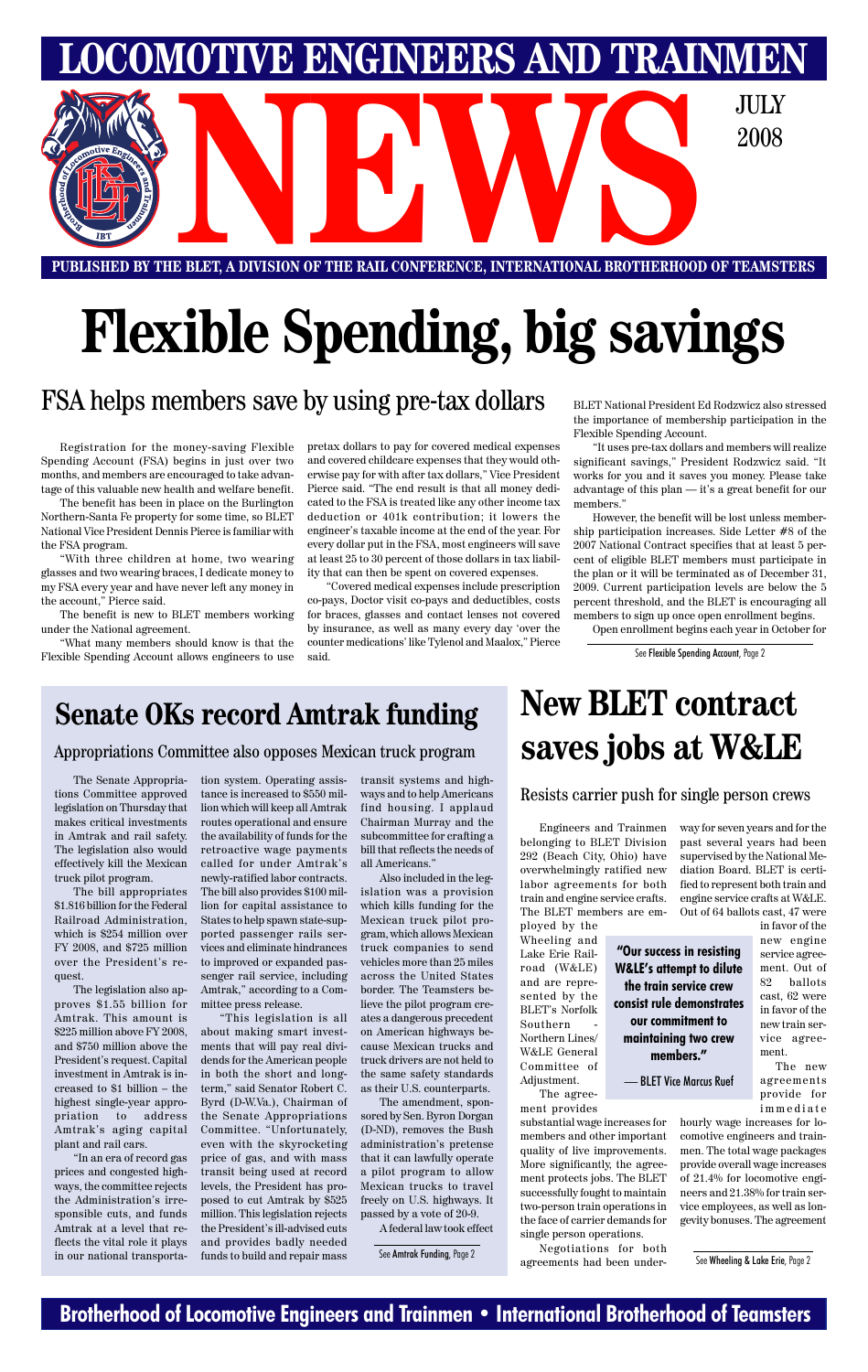# **BLET protects crew consist agreement at W&LE**

the following year and a form is available to calculate each member's predicted medical expenses for that year.

Members will be able to choose to participate in one of two programs:

• The first program, Health Flexible Spending Arrangement (Health FSA), allows members to use tax-free dollars to pay for health care benefits such as the following: doctor co-pays; drug co-pays;

dental co-pays or other dental expenses not covered in our dental plan; vision co-pays or additional eye care not covered under the national plan; and over-the-counter medications (cold medicine, decongestant medicine, aspirin, Tylenol or their generic equivalent, etc…). The 2008 program offers savings of \$120 to \$3,600 per year, but the savings are subject to change in the upcoming benefit year.

• The second program, Dependent Care Assistance Program (DCAP), allows members to use pre-tax dollars for certain dependent care expenses, such as out-of-pocket dependent care expenses for childcare or care for physically or mentally handicapped dependants. The 2008 program offers savings of \$120 to \$5,000 per year, but the savings are subject to change in the upcoming benefit year.

More details will be provided when open enrollment begins. BLET members are encouraged to monitor the BLET website and newsletter for details regarding this money-saving plan. •

on Dec. 26 that bans funding for the Bush administration's pilot program allowing dangerous Mexican trucks into the U.S. interior. In brazen defiance of that and other laws, the Federal Motor Carrier Safety Administration (FMCSA) claimed it didn't understand the intent of the law. FMCSA refused to shut down the pilot project that had begun shortly after Labor Day.

"This amendment makes it as clear as day that Congress wants the border closed to dangerous trucks," Hoffa said.

"The Bush administration apparently doesn't give a damn if Americans get killed on the highways," Hoffa said. "We're grateful that Sen. Dorgan and the members of the Appropriations Committee do give a damn." •

expires at the end of 2011.

Both agreements provide significant improvements to the lifestyles of all W&LE train and engine service employees. The agreements provide that all employees assigned to extra boards will have one regular rest day per week, and also provides for improved electronic line up information. Additionally, all train and engine service employees will be able to take one week of their vacations a day at a time.

Both agreements provide that retiring employees will now be provided with up to \$415.00/month for gap insurance, which will make it easier for W&LE employees to take advantage of early retirement under Railroad Retirement. While the agreement also provides for a modest level of employee cost sharing in line with other W&LE employees, the agreements cap the cost sharing level reached in 2011 pending the negotiation of subsequent agreements.

One reason that the negotiations took such a long time, and the reason mediation was invoked by General Chairman Cole Davis in 2006, was the carrier's demand that the Organization agree to single person operation. The Organization was successful in having this demand pulled off of the table, and the agreement was reached without any changes made to the train service agreement's crew consist provision. The Organization also resisted a late demand by the carrier that it commit in advance to negotiate over this issue during the next round.

General Chairman Cole Davis, who negotiated the agreement with the help of Division 292 Local Chairmen Steve Fogle and John Lemmert, was assisted throughout by Vice President Marcus Ruef.

"This has been a very long and, at times, tedious process," General Chairman Davis said in expressing his pleasure that this process had finally reached completion. "While Brothers Fogle, Lemmert, Ruef and I were the principal players during the last year, these negotiations span back through the tenure of the two general chairmen that preceded me, Larry Sikes and Bob Linsey, Vice Presidents Paul Sorrow and Dale McPherson, and many other



### Enrollment begins in October for Flexible

### Spending Account, a money-saving plan

#### Flexible Spending Continued from Page 1

BLET officers on the property such as Division President Dean Dennis and Vice President Tim Johns."

Brother Davis also thanked John Tolman, BLET Vice President & national Legislative Representative, and Tim Hanely, Ohio State Legislative Board Chairman, for helping to apply key political pressure on the issue of one man trains. Davis said Vice President Tolman was key in opening doors at the National Mediation Board in Washington, D.C., while State Chairman Hanely helped arrange meetings with the staff of Ohio Governor Ted Strickland.

Brother Davis apologized in advance for any names he forgot due to the long history of this process which, in his words, "took on a life of its own."

Vice President Ruef commended the negotiating team for their perseverance and tenacity.

"Our success in resisting W&LE's

attempt to dilute the train service crew consist rule demonstrates our commitment to maintaining two crew members, and vindicates our custody of the train service agreement," he said. "It also belies the claim of some that our negotiation of meaningful engineer scope rules threatens the craft of conductor."

Brothers Davis and Ruef also thanked Federal Mediators Larry Gibbons and Dick Hanusz of NMB, who provided mediation services during the last several years of negotiations.

Finally, Brother Davis thanked National President Ed Rodzwicz and First Vice President Paul Sorrow, who attended the final mediation session that culminated in the ratified agreements, noting that their presence served to reinforce the seriousness with which the Organization takes the crew consist issue. •

### Wheeling & Lake Erie

Continued from Page 1

### Amtrak Continued from Page 1

The Teamsters Disaster Relief Fund is accepting applications for assistance from members in the state of Missouri after severe storms and flooding caused major damage in the following counties: **Clark, Lewis, Lincoln, Marion, Pike, Ralls and St. Charles**.

If you or someone you know needs help, please call the Teamsters Disaster Relief Fund office at: (202) 624-8971. If you were impacted by the storms, please download and complete the "Request for Help" form available below. The completed "Request for Help" forms (including all requested documentation) must be returned to the Teamsters by Monday, August 18, 2008.

To help increase awareness of this valuable assistance, members who live and work in the affected areas are asked to print and post the following notice at their places of work:

http://www.ble-t.org/pr/pdf/MOdisasterflyer.pdf

Members who wish to apply for relief should print and complete the following "Request for Help" form:

http://www.ble-t.org/pr/pdf/MOdisasterrelief.pdf

### **Teamsters offer Disaster Relief Fund assistance in flood ravaged Missouri**

Locomotive Engineers & Conductors Mutual Protective Association

4000 Town Center, Suite 1250 • Southfield, MI 48075-1407

**(800) 514-0010 • (313) 962-1512 FAX: (877) 633-1910 • E-MAIL: lecmpa1910@lecmpa.org WEB: www.lecmpa.org**



*Job Protection Headquarters for Transportation Employees Since 1910*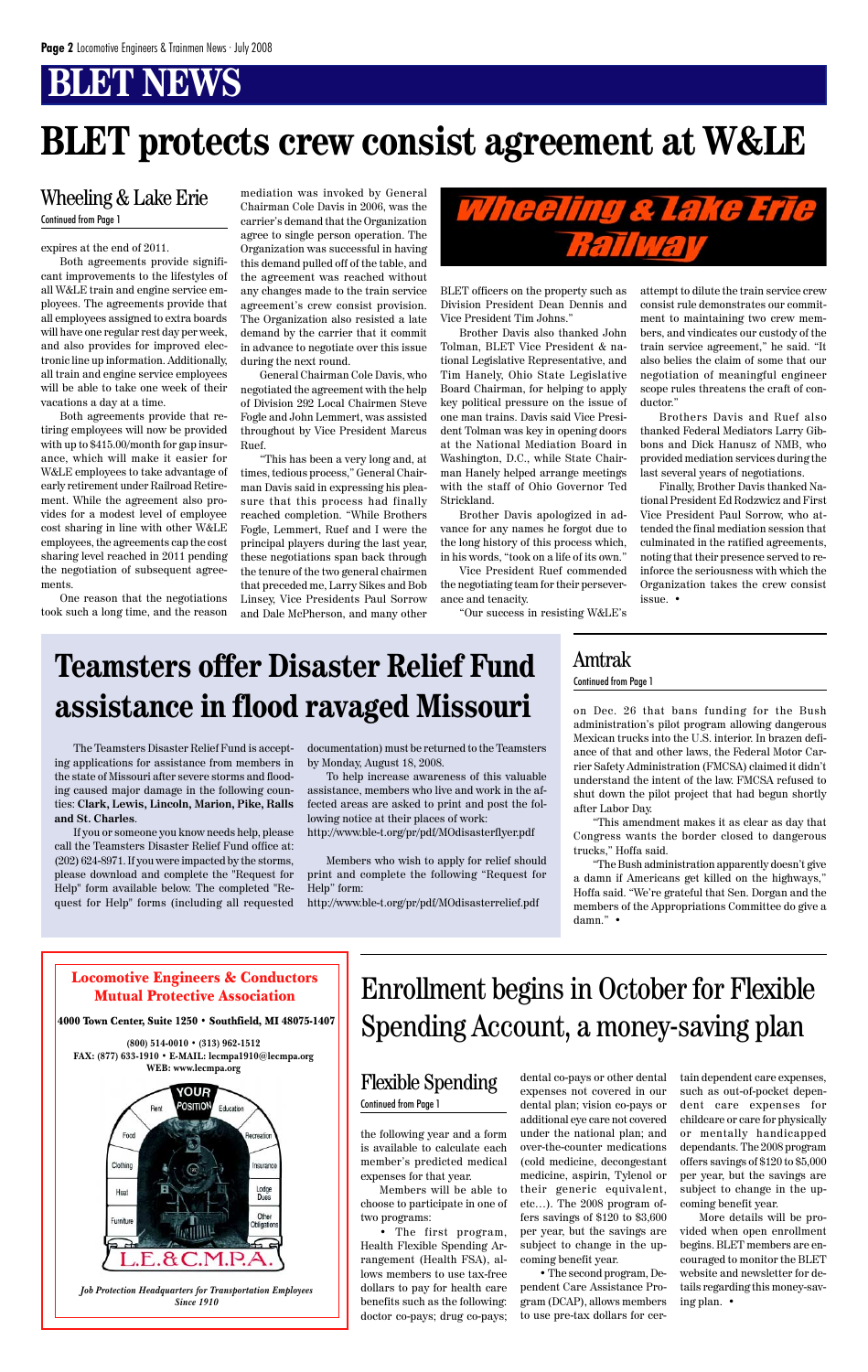Kansas City Southern General Chairman Sam W. Parker was reelected by acclamation during the GCofA's quadrennial meetings, which were held June 10-12 in Shreveport, La.

Brother Parker is a member of BLET Division 599 in Shrevport, La., and he joined the Brotherhood of July 1, 1979. He was first elected General Chairman in 1996, so this will be his fourth term of office. He was also reelected in 2000 and 2004.

Also elected were: 1st Vice Chairman R.W. "Bud" Pickett, Division 599 (Shreveport, La.); 2nd Vice Chairman Jim Fisher, Division 612 (Nederland, Texas); Secretary-Treasurer David Spradlin, Division 573 (Greenville, Texas); and Alternate Secretary-Treasurer David Grubbs

Jr., Division 569 (Heavener, Okla.).

Bill Walpert, BLET National Secretary-Treasurer, and Merle Geiger, National Vice President, attended the meetings and addressed the delegates. Arlen Todd, Louisiana State Legislative Board Chairman, also attended.

Steve Young, of the law firm Tavormina & Young, attended the meeting and gave a presentation to the delegates regarding the Federal Employers Liability Act (FELA). Young''s presentation was also on investigation procedure. It was a full day seminar.

The Kansas City Southern General Committee of Adjustment represents 330 members from seven different BLET Divisions in Texas, Louisiana, Oklahoma and Kansas. •

### KCS General Chairman Sam Parker reelected by acclamation



The Switching Operations Fatality Awareness (SOFA) Working Group is urging railroad workers engaged in switching operations to stay vigilant in the coming weeks. Forty-seven switching fatalities have occurred since 1992 in the months of June, July, and August.

The SOFA Working Group makes the following recommendations to rail workers to help them stay safe on the job this summer:

#### **RECOMMENDATION 1**

Any crew member intending to foul track or equipment must notify the locomotive engineer before such action can take place. The locomotive engineer must then apply locomotive or train brakes, have the reverser centered, and then confirm this action with the individual on the ground. Additionally, any crew member that intends to adjust knuckles/drawbars, or apply or remove EOT device, must insure that the cut of cars to be coupled into is separated by no less than 50 feet. Also, the person on the ground must physically inspect the cut of cars not attached to the locomotive to insure that they are completely stopped and, if necessary, a sufficient number of hand brakes must be applied to insure the cut of cars will not move.

#### **RECOMMENDATION 2**

When two or more train crews are simultaneously performing work in the same yard or industry tracks, extra precautions must be taken:

#### **Same Track**

Two or more crews are prohibited from switching into the same track at the same time, without establishing direct communication with all crew members involved.

#### **Adjacent Track**

Protection must be afforded when there is the possibility of movement on adjacent track(s). Each crew will arrange positive protection for (an)

adjacent track(s) through positive

communications with yardmaster and/or other crew members.

#### **RECOMMENDATION 3**

At the beginning of each tour of duty, all crew members will meet and discuss all safety matters and work to be accomplished. Additional briefings will be held any time work changes are made and when necessary to protect their safety during their performance of service.

#### **RECOMMENDATION 4**

When using radio communication, locomotive engineers must not begin any shove move without a specified distance from the person controlling the move. Strict compliance with "distance to go" communication must be maintained. When controlling train or engine movements, all crew members must communicate by hand signals or radio signals. A combination of hand and radio signals is prohibited. All crew members must confirm when the mode of communication changes.

#### **RECOMMENDATION 5**

Crew members with less than one year of service must have special attention paid to safety awareness, service qualifications, on-the-job training, physical plant familiarity, and overall ability to perform service safely and efficiently. Programs such as peer review, mentoring and supervisory observation must be utilized to insure employees are able to perform service in a safe manner.

#### • • •

Thus far in 2008, there have been six on-the-job fatalities in switching operations:

**• January 8, Waukegan, Ill.**

A UP conductor, working a METRA commuter train, was struck by another METRA commuter train while he was stooped over the crossover switch connecting the two main tracks located just south of the passenger station.

## **SOFA Working Group reminds rail workers to remain vigilant in summer months**

#### **• February 3, Chicago, Ill.**

A brakeman, working between cars in his train, stepped out from between two cars and into the path of a main track Canadian National train that was passing the stopped NS train.

**• March 5, Random Lake, Wisc.**

A 50-year-old conductor was riding the side of a car into an industry when the car derailed, struck a car on an adjacent track, and resulted in the death of the employee.

**• May 26, Lumberton, N.C.**

the unloading area.

**• May 29, Amarillo, Texas**

A 45-year-old conductor was riding the leading end of 97 loaded coal hoppers and directing the move to the unloading spot by radio commands to his engine crew. Once the move was stopped, the conductor could not be contacted and was subsequently found dead, under a pile of coal located near within the gage of the rail. •

A brakeman was riding the leading end of a four car cut of cars that was free rolling into a track. As the brakeman went to position himself to begin controlling the speed of the free rolling cars by using the handbrake, the hand brake support gave way, the hand brake apparatus broke off and the employee fell under the leading end of the free rolling cars.

**• June 8, Houston, Texas**

A brakeman was lining switches ahead of a shove move during an industrial switching operation. The brakeman was directing the shove move via radio. Radio communication ceased, the conductor went back to check on the brakeman and found him dead

The Brotherhood of Locomotive Engineers and Trainmen is seeking to hire a Director of Regulatory Affairs to work full time out of the BLET's National Legislative Office in Washington, D.C.

The successful candidate will be responsible for a number of varied regulatory, political and legislative duties, including but not limited to:

• Accumulate/disseminate data and research for the BLET's position on all present/future rulemakings on all 49 CFR. This will involve corresponding with the BLET National Division, General Committees of Adjustment, State Legislative Boards and other interested parties.

• Assist in representing the BLET at FRA rulemakings, Rail Safety Advisory Committee meetings, and other forums that may result from FRA-

labor-management cooperative efforts.

• Prepare executive summaries and progress reports on correspondence from FRA, and develop educational material on regulations for publication to members.

• Assist in developing and processing legislative issues.

• Assist in lobbying Congress on legislative issues.

• Assist in preparing strategic plans and participating in changing/adding safety regulations and legislative issues.

• Prepare and/or present hearing testimony regarding federal and state legislation, and/or regarding regulatory issues.

• Develop a uniform safety regulation process in

coordination with General Committees and State Legislative Boards.

• Assist in establishing a safety database.

• Develop a strategy for targeting railroads' substandard compliance.

• Monitor technology and assessing impact on Locomotive Engineer and Trainmen safety.

The Director of Regulatory Affairs will assume all of the above duties and responsibilities. He or she will work under the direction of the Vice President and National Legislative Representative.

TO APPLY: Send cover letter, along with your resume to John P. Tolman, Vice President & National Legislative Representative, Brotherhood of Locomotive Engineers and Trainmen, 25 Louisiana Avenue, N.W., Washington, D.C. 20001. •

### Job Bank: BLET National Legislative Office seeks Director of Regulatory Affairs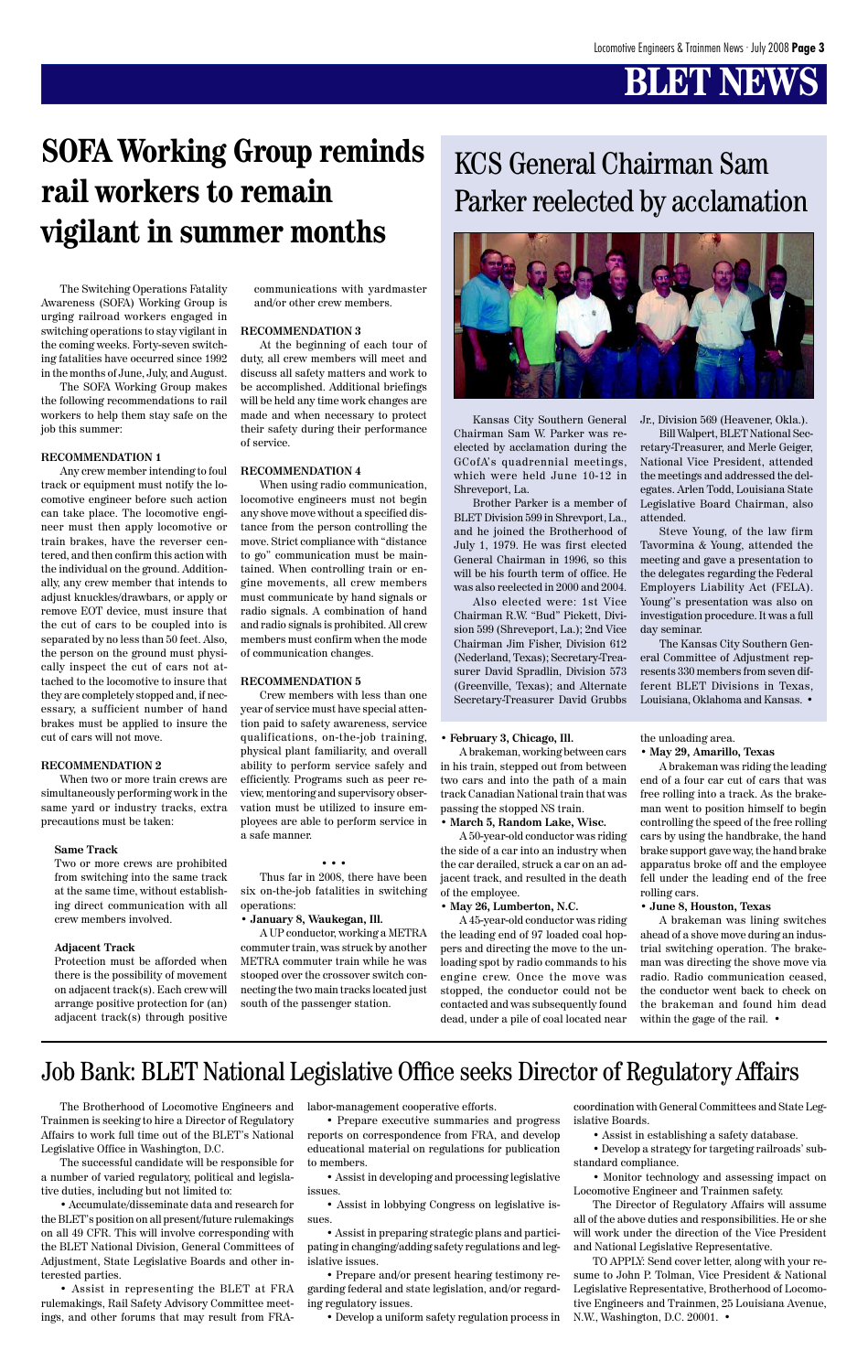| TABLE I - LOCOMOTIVE ENGINEERS — PASSENGER SERVICE<br>Effective July 1, 2008                                                                                                                                                                                                                                                                                                                                                                                                                                                                                                                                                                                                                                                                                                                                                                                             |                                                                                                                                                                                                                                                                                            |                                                                                                                                                                                                                                                                                          |                                                                                                                                                                                                                                                                                            |                                                                                                                                                                                                                                                                               |  |  |
|--------------------------------------------------------------------------------------------------------------------------------------------------------------------------------------------------------------------------------------------------------------------------------------------------------------------------------------------------------------------------------------------------------------------------------------------------------------------------------------------------------------------------------------------------------------------------------------------------------------------------------------------------------------------------------------------------------------------------------------------------------------------------------------------------------------------------------------------------------------------------|--------------------------------------------------------------------------------------------------------------------------------------------------------------------------------------------------------------------------------------------------------------------------------------------|------------------------------------------------------------------------------------------------------------------------------------------------------------------------------------------------------------------------------------------------------------------------------------------|--------------------------------------------------------------------------------------------------------------------------------------------------------------------------------------------------------------------------------------------------------------------------------------------|-------------------------------------------------------------------------------------------------------------------------------------------------------------------------------------------------------------------------------------------------------------------------------|--|--|
|                                                                                                                                                                                                                                                                                                                                                                                                                                                                                                                                                                                                                                                                                                                                                                                                                                                                          | <b>STANDARD RATES OF PAY</b>                                                                                                                                                                                                                                                               |                                                                                                                                                                                                                                                                                          |                                                                                                                                                                                                                                                                                            |                                                                                                                                                                                                                                                                               |  |  |
| <b>WEIGHT ON DRIVERS</b>                                                                                                                                                                                                                                                                                                                                                                                                                                                                                                                                                                                                                                                                                                                                                                                                                                                 |                                                                                                                                                                                                                                                                                            | Mileage                                                                                                                                                                                                                                                                                  |                                                                                                                                                                                                                                                                                            | Hourly                                                                                                                                                                                                                                                                        |  |  |
| (Pounds)                                                                                                                                                                                                                                                                                                                                                                                                                                                                                                                                                                                                                                                                                                                                                                                                                                                                 | Daily                                                                                                                                                                                                                                                                                      | Regular                                                                                                                                                                                                                                                                                  | Under<br>Art. VIII                                                                                                                                                                                                                                                                         | Straight<br>Time                                                                                                                                                                                                                                                              |  |  |
| less than 80,000<br>80,000<br>and less than 100,000<br>100,000<br>and less than 140,000<br>140,000<br>and less than 170,000<br>170,000<br>and less than 200,000<br>200,000<br>and less than 250,000<br>250,000<br>and less than 300,000<br>300,000<br>and less than 350,000<br>350,000<br>and less than 400,000<br>400,000<br>and less than 450,000<br>450,000<br>and less than 500,000<br>500,000<br>and less than 550,000<br>550,000<br>and less than 600,000<br>600,000<br>and less than 650,000<br>650,000<br>and less than 700,000<br>700,000<br>and less than 750,000<br>750,000<br>and less than 800,000<br>800,000<br>and less than 850,000<br>850,000<br>and less than 900,000<br>900,000<br>and less than 950,000<br>950,000<br>and less than $1,000,000$<br>$1,\!000,\!000$ pounds and over:<br>For each additional 50,000<br>pounds or fraction thereof add: | \$175.03<br>\$175.03<br>\$175.12<br>\$175.20<br>\$175.29<br>\$175.37<br>\$175.46<br>\$175.54<br>\$175.63<br>\$175.71<br>\$175.80<br>\$175.88<br>\$175.97<br>\$176.05<br>\$176.14<br>\$176.22<br>\$176.31<br>\$176.39<br>\$176.48<br>\$176.56<br>\$176.65<br>\$.08 and \$.09<br>Alternately | \$1.3540<br>\$1.3540<br>\$1.3549<br>\$1.3557<br>\$1.3566<br>\$1.3574<br>\$1.3583<br>\$1.3591<br>\$1.3600<br>\$1.3608<br>\$1.3617<br>\$1.3625<br>\$1.3634<br>\$1.3642<br>\$1.3651<br>\$1.3659<br>\$1.3668<br>\$1.3676<br>\$1.3685<br>\$1.3693<br>\$1.3702<br>\$.08 & \$.09<br>Alternately | \$1.3650<br>\$1.3650<br>\$1.3659<br>\$1.3667<br>\$1.3676<br>\$1.3684<br>\$1.3693<br>\$1.3701<br>\$1.3710<br>\$1.3718<br>\$1.3727<br>\$1.3735<br>\$1.3744<br>\$1.3752<br>\$1.3761<br>\$1.3769<br>\$1.3778<br>\$1.3786<br>\$1.3795<br>\$1.3803<br>\$1.3812<br>\$.08 and \$.09<br>Alternately | \$21.8788<br>\$21.8788<br>\$21.8900<br>\$21.9000<br>\$21.9113<br>\$21.9213<br>\$21.9325<br>\$21.9425<br>\$21.9538<br>\$21.9638<br>\$21.9750<br>\$21.9850<br>\$21.9963<br>\$22.0063<br>\$22.0175<br>\$22.0275<br>\$22.0388<br>\$22.0488<br>\$22.0600<br>\$22,0700<br>\$22.0813 |  |  |
| MOTOR AND ELECTRIC CARS<br>In multiple or single unit<br>Daily Earnings Minimun                                                                                                                                                                                                                                                                                                                                                                                                                                                                                                                                                                                                                                                                                                                                                                                          | \$175.97<br>\$176.60                                                                                                                                                                                                                                                                       | \$1.3555                                                                                                                                                                                                                                                                                 | \$1.4577                                                                                                                                                                                                                                                                                   |                                                                                                                                                                                                                                                                               |  |  |

| TABLE II - LOCOMOTIVE ENGINEERS<br>THROUGH FREIGHT SERVICE – WITH A FIREMAN (HELPER)                                                                                                                                                                                                                                                                                                                                                                                                                                                                                                                                                                                                                                                                                                                                                                                                                                                                                                                                                                                               |                                                                                                                                                                                                                                                                                                                                                          |                                                                                                                                                                                                                                                                                                                                                          |                                                                                                                                                                                                                                                                                                                                                          |                                                                                                                                                                                                                                                                                                                                                                                       |                                                                                                                                                                                                                                                                                                                                                                                       |
|------------------------------------------------------------------------------------------------------------------------------------------------------------------------------------------------------------------------------------------------------------------------------------------------------------------------------------------------------------------------------------------------------------------------------------------------------------------------------------------------------------------------------------------------------------------------------------------------------------------------------------------------------------------------------------------------------------------------------------------------------------------------------------------------------------------------------------------------------------------------------------------------------------------------------------------------------------------------------------------------------------------------------------------------------------------------------------|----------------------------------------------------------------------------------------------------------------------------------------------------------------------------------------------------------------------------------------------------------------------------------------------------------------------------------------------------------|----------------------------------------------------------------------------------------------------------------------------------------------------------------------------------------------------------------------------------------------------------------------------------------------------------------------------------------------------------|----------------------------------------------------------------------------------------------------------------------------------------------------------------------------------------------------------------------------------------------------------------------------------------------------------------------------------------------------------|---------------------------------------------------------------------------------------------------------------------------------------------------------------------------------------------------------------------------------------------------------------------------------------------------------------------------------------------------------------------------------------|---------------------------------------------------------------------------------------------------------------------------------------------------------------------------------------------------------------------------------------------------------------------------------------------------------------------------------------------------------------------------------------|
|                                                                                                                                                                                                                                                                                                                                                                                                                                                                                                                                                                                                                                                                                                                                                                                                                                                                                                                                                                                                                                                                                    | Effective July 1, 2008<br>STANDARD RATES OF PAY                                                                                                                                                                                                                                                                                                          |                                                                                                                                                                                                                                                                                                                                                          |                                                                                                                                                                                                                                                                                                                                                          |                                                                                                                                                                                                                                                                                                                                                                                       |                                                                                                                                                                                                                                                                                                                                                                                       |
| <b>WEIGHT ON DRIVERS</b>                                                                                                                                                                                                                                                                                                                                                                                                                                                                                                                                                                                                                                                                                                                                                                                                                                                                                                                                                                                                                                                           |                                                                                                                                                                                                                                                                                                                                                          |                                                                                                                                                                                                                                                                                                                                                          | Mileage                                                                                                                                                                                                                                                                                                                                                  |                                                                                                                                                                                                                                                                                                                                                                                       | Hourly                                                                                                                                                                                                                                                                                                                                                                                |
| (Pounds)                                                                                                                                                                                                                                                                                                                                                                                                                                                                                                                                                                                                                                                                                                                                                                                                                                                                                                                                                                                                                                                                           | Daily                                                                                                                                                                                                                                                                                                                                                    | Regular                                                                                                                                                                                                                                                                                                                                                  | Under<br>Art. VIII                                                                                                                                                                                                                                                                                                                                       | Straight<br>Time                                                                                                                                                                                                                                                                                                                                                                      | Over<br>time                                                                                                                                                                                                                                                                                                                                                                          |
| less than $140,000$<br>and less than 200,000<br>140,000<br>200,000<br>and less than 250,000<br>250,000<br>and less than 300,000<br>300,000<br>and less than 350,000<br>350,000<br>and less than 400,000<br>400,000<br>and less than 450,000<br>450,000<br>and less than 500,000<br>500,000<br>and less than 550,000<br>550,000<br>and less than 600,000<br>600,000<br>and less than 650,000<br>650,000<br>and less than 700,000<br>700,000<br>and less than 750,000<br>750,000<br>and less than 800,000<br>800,000<br>and less than 850,000<br>850,000<br>and less than 900,000<br>900.000<br>and less than 950,000<br>950,000<br>and less than $1,000,000$<br>1,000,000 and less than 1,050,000<br>1,050,000 and less than 1,100,000<br>1,100,000 and less than 1,150,000<br>1,150,000 and less than 1,200,000<br>1,200,000 and less than 1,250,000<br>1,250,000 and less than 1,300,000<br>1.300,000 and less than 1.350,000<br>1,350,000 and less than 1,400,000<br>1,400,000 and less than 1,450,000<br>1,450,000 and less than 1,500,000<br>1,500,000 and less than 1,550,000 | \$189.23<br>\$189.66<br>\$189.83<br>\$189.98<br>\$190.13<br>\$190.34<br>\$190.55<br>\$190.76<br>\$190.97<br>\$191.15<br>\$191.33<br>\$191.51<br>\$191.69<br>\$191.87<br>\$192.05<br>\$192.23<br>\$192.41<br>\$192.59<br>\$192.77<br>\$192.95<br>\$193.13<br>\$193.31<br>\$193.49<br>\$193.67<br>\$193.85<br>\$194.03<br>\$194.21<br>\$194.39<br>\$194.57 | \$1.4603<br>\$1.4646<br>\$1.4663<br>\$1.4678<br>\$1.4693<br>\$1.4714<br>\$1.4735<br>\$1.4756<br>\$1.4777<br>\$1.4795<br>\$1.4813<br>\$1.4831<br>\$1.4849<br>\$1.4867<br>\$1.4885<br>\$1.4903<br>\$1.4921<br>\$1.4939<br>\$1.4957<br>\$1.4975<br>\$1.4993<br>\$1.5011<br>\$1.5029<br>\$1.5047<br>\$1.5065<br>\$1.5083<br>\$1.5101<br>\$1.5119<br>\$1.5137 | \$1.4859<br>\$1.4902<br>\$1.4919<br>\$1.4934<br>\$1.4949<br>\$1.4970<br>\$1.4991<br>\$1.5012<br>\$1.5033<br>\$1.5051<br>\$1.5069<br>\$1.5087<br>\$1.5105<br>\$1.5123<br>\$1.5141<br>\$1.5159<br>\$1.5177<br>\$1.5195<br>\$1.5213<br>\$1.5231<br>\$1.5249<br>\$1.5267<br>\$1.5285<br>\$1.5303<br>\$1.5321<br>\$1.5339<br>\$1.5357<br>\$1.5375<br>\$1.5393 | \$23.6538<br>\$23.7075<br>\$23.7288<br>\$23.7475<br>\$23.7663<br>\$23.7925<br>\$23.8188<br>\$23.8450<br>\$23.8713<br>\$23.8938<br>\$23.9163<br>\$23.9388<br>\$23.9613<br>\$23.9838<br>\$24.0063<br>\$24.0288<br>\$24.0513<br>\$24.0738<br>\$24.0963<br>\$24.1188<br>\$24.1413<br>\$24.1638<br>\$24.1863<br>\$24.2088<br>\$24.2313<br>\$24.2538<br>\$24.2763<br>\$24.2988<br>\$24.3213 | \$35.4806<br>\$35.5613<br>\$35.5931<br>\$35.6213<br>\$35.6494<br>\$35.6888<br>\$35.7281<br>\$35.7675<br>\$35.8069<br>\$35.8406<br>\$35.8744<br>\$35.9081<br>\$35.9419<br>\$35.9756<br>\$36.0094<br>\$36.0431<br>\$36.0769<br>\$36.1106<br>\$36.1444<br>\$36.1781<br>\$36.2119<br>\$36.2456<br>\$36.2794<br>\$36.3131<br>\$36.3469<br>\$36.3806<br>\$36.4144<br>\$36.4481<br>\$36.4819 |
| 1,550,000 and less than 1,600,000<br>1,600,000 and less than 1,650,000<br>1,650,000 and less than 1,700,000<br>1,700,000 and less than 1,750,000                                                                                                                                                                                                                                                                                                                                                                                                                                                                                                                                                                                                                                                                                                                                                                                                                                                                                                                                   | \$194.75<br>\$194.93<br>\$195.11<br>\$195.29                                                                                                                                                                                                                                                                                                             | \$1.5155<br>\$1.5173<br>\$1.5191<br>\$1.5209                                                                                                                                                                                                                                                                                                             | \$1.5411<br>\$1.5429<br>\$1.5447<br>\$1.5465                                                                                                                                                                                                                                                                                                             | \$24.3438<br>\$24.3663<br>\$24.3888<br>\$24.4113                                                                                                                                                                                                                                                                                                                                      | \$36.5156<br>\$36.5494<br>\$36.5831<br>\$36.6169                                                                                                                                                                                                                                                                                                                                      |
| 1,750,000 and less than 1,800,000<br>1,800,000 and less than 1,850,000<br>1,850,000 and less than 1,900,000<br>1,900,000 and less than 1,950,000<br>1,950,000 and less than 2,000,000                                                                                                                                                                                                                                                                                                                                                                                                                                                                                                                                                                                                                                                                                                                                                                                                                                                                                              | \$195.47<br>\$195.65<br>\$195.83<br>\$196.01<br>\$196.19                                                                                                                                                                                                                                                                                                 | \$1.5227<br>\$1.5245<br>\$1.5263<br>\$1.5281<br>\$1.5299                                                                                                                                                                                                                                                                                                 | \$1.5483<br>\$1.5501<br>\$1.5519<br>\$1.5537<br>\$1.5555                                                                                                                                                                                                                                                                                                 | \$24.4338<br>\$24.4563<br>\$24.4788<br>\$24.5013<br>\$24.5238                                                                                                                                                                                                                                                                                                                         | \$36.6506<br>\$36.6844<br>\$36.7181<br>\$36.7519<br>\$36.7856                                                                                                                                                                                                                                                                                                                         |
| $2,000,000$ pounds and over:<br>For each additional 50,000<br>pounds or fraction thereof add:                                                                                                                                                                                                                                                                                                                                                                                                                                                                                                                                                                                                                                                                                                                                                                                                                                                                                                                                                                                      | \$0.18                                                                                                                                                                                                                                                                                                                                                   | \$0.18                                                                                                                                                                                                                                                                                                                                                   | \$0.18                                                                                                                                                                                                                                                                                                                                                   |                                                                                                                                                                                                                                                                                                                                                                                       |                                                                                                                                                                                                                                                                                                                                                                                       |

|                                                                                                                                                                                             | TABLE III — LOCOMOTIVE ENGINEERS<br>TABLE IV — LOCOMOTIVE ENGINEERS<br>THROUGH FREIGHT SERVICE - WITHOUT A FIREMAN (HELPER) - \$4.00<br>THROUGH FREIGHT SERVICE - WITHOUT A FIREMAN (HELPER) - \$6.00<br>Effective July 1, 2008<br>Effective July 1, 2008<br>STANDARD RATES OF PAY<br>STANDARD RATES OF PAY |                                                          |                                                          |                                                               |                                                               |                                                                                                                                                                                           |                                                          |                                                          |                                                          |                                                               |                                                                |
|---------------------------------------------------------------------------------------------------------------------------------------------------------------------------------------------|-------------------------------------------------------------------------------------------------------------------------------------------------------------------------------------------------------------------------------------------------------------------------------------------------------------|----------------------------------------------------------|----------------------------------------------------------|---------------------------------------------------------------|---------------------------------------------------------------|-------------------------------------------------------------------------------------------------------------------------------------------------------------------------------------------|----------------------------------------------------------|----------------------------------------------------------|----------------------------------------------------------|---------------------------------------------------------------|----------------------------------------------------------------|
| WEIGHT ON DRIVERS                                                                                                                                                                           |                                                                                                                                                                                                                                                                                                             |                                                          | Mileage                                                  |                                                               | Hourly                                                        | WEIGHT ON DRIVERS                                                                                                                                                                         |                                                          |                                                          | Mileage                                                  |                                                               | Hourly                                                         |
| (Pounds)                                                                                                                                                                                    | Daily                                                                                                                                                                                                                                                                                                       | Regular                                                  | Under<br>Art. VIII                                       | Straight<br>Time                                              | Over<br>time                                                  | (Pounds)                                                                                                                                                                                  | Daily                                                    | Regular                                                  | Under<br>Art. VIII                                       | Straight<br>Time                                              | Over<br>time                                                   |
| less than $140,000$<br>140,000 and less than 200,000<br>200,000<br>and less than 250,000<br>and less than 300,000<br>250,000<br>300,000<br>and less than 350,000                            | \$193.23<br>\$193.66<br>\$193.83<br>\$193.98<br>\$194.13                                                                                                                                                                                                                                                    | \$1.5003<br>\$1.5046<br>\$1.5063<br>\$1.5078<br>\$1.5093 | \$1.5259<br>\$1.5302<br>\$1.5319<br>\$1.5334<br>\$1.5349 | \$24.1538<br>\$24.2075<br>\$24.2288<br>\$24.2475<br>\$24.2663 | \$36.2306<br>\$36.3113<br>\$36.3431<br>\$36.3713<br>\$36.3994 | less than $140,000$<br>140.000<br>and less than 200,000<br>200,000<br>and less than 250,000<br>250,000<br>and less than 300,000<br>300,000<br>and less than 350,000                       | \$195.23<br>\$195.66<br>\$195.83<br>\$195.98<br>\$196.13 | \$1.5203<br>\$1.5246<br>\$1.5263<br>\$1.5278<br>\$1.5293 | \$1.5459<br>\$1.5502<br>\$1.5519<br>\$1.5534<br>\$1.5549 | \$24.4038<br>\$24.4575<br>\$24.4788<br>\$24.4975<br>\$24.5163 | \$36.6056<br>\$36.6863<br>\$36.7181<br>\$36.7463<br>\$36.7744  |
| 350,000<br>and less than 400,000<br>and less than 450,000<br>400,000<br>and less than 500,000<br>450,000<br>500,000<br>and less than 550,000<br>and less than 600,000<br>550,000            | \$194.34<br>\$194.55<br>\$194.76<br>\$194.97<br>\$195.15                                                                                                                                                                                                                                                    | \$1.5114<br>\$1.5135<br>\$1.5156<br>\$1.5177<br>\$1.5195 | \$1.5370<br>\$1.5391<br>\$1.5412<br>\$1.5433<br>\$1.5451 | \$24.2925<br>\$24.3188<br>\$24.3450<br>\$24.3713<br>\$24.3938 | \$36.4388<br>\$36.4781<br>\$36.5175<br>\$36.5569<br>\$36.5906 | 350,000<br>and less than $400,000$<br>400,000<br>and less than 450,000<br>and less than 500,000<br>450,000<br>500,000<br>and less than 550,000<br>550,000<br>and less than $600,000$      | \$196.34<br>\$196.55<br>\$196.76<br>\$196.97<br>\$197.15 | \$1.5314<br>\$1.5335<br>\$1.5356<br>\$1.5377<br>\$1.5395 | \$1.5570<br>\$1.5591<br>\$1.5612<br>\$1.5633<br>\$1.5651 | \$24.5425<br>\$24.5688<br>\$24.5950<br>\$24.6213<br>\$24.6438 | \$36.8138<br>\$36.8531<br>\$36.8925<br>\$36.9319<br>\$36.9656  |
| 600,000<br>and less than 650,000<br>650,000<br>and less than 700,000<br>700,000<br>and less than 750,000<br>750,000<br>and less than 800,000                                                | \$195.33<br>\$195.51<br>\$195.69<br>\$195.87                                                                                                                                                                                                                                                                | \$1.5213<br>\$1.5231<br>\$1.5249<br>\$1.5267             | \$1.5469<br>\$1.5487<br>\$1.5505<br>\$1.5523             | \$24.4163<br>\$24.4388<br>\$24.4613<br>\$24.4838              | \$36.6244<br>\$36.6581<br>\$36.6919<br>\$36.7256              | 600,000<br>and less than 650,000<br>650,000<br>and less than 700,000<br>700,000<br>and less than 750,000<br>750,000<br>and less than 800,000                                              | \$197.33<br>$\$197.51$<br>\$197.69<br>\$197.87           | \$1.5413<br>\$1.5431<br>\$1.5449<br>\$1.5467             | \$1.5669<br>\$1.5687<br>\$1.5705<br>\$1.5723             | \$24.6663<br>\$24.6888<br>\$24.7113<br>\$24.7338              | \$36.9994<br>\$37.0331<br>\$37.0669<br>\$37.1006               |
| 800,000<br>and less than 850,000<br>850,000<br>and less than 900,000<br>and less than 950,000<br>900,000<br>950,000<br>and less than $1,000,000$                                            | \$196.05<br>\$196.23<br>\$196.41<br>\$196.59                                                                                                                                                                                                                                                                | \$1.5285<br>\$1.5303<br>\$1.5321<br>\$1.5339             | \$1.5541<br>\$1.5559<br>\$1.5577<br>\$1.5595             | \$24.5063<br>\$24.5288<br>\$24.5513<br>\$24.5738              | \$36.7594<br>\$36.7931<br>\$36.8269<br>\$36.8606              | 800,000<br>and less than 850,000<br>850,000<br>and less than 900,000<br>$900,\!000$ $\,$ and less than $\,950,\!000$<br>950,000<br>and less than $1,000,000$                              | \$198.05<br>\$198.23<br>\$198.41<br>\$198.59             | \$1.5485<br>\$1.5503<br>\$1.5521<br>\$1.5539             | \$1.5741<br>\$1.5759<br>\$1.5777<br>\$1.5795             | \$24.7563<br>\$24.7788<br>\$24.8013<br>\$24.8238              | \$37.1344<br>\$37.1681<br>\$37.2019<br>\$37.2356               |
| 1,000,000 and less than 1,050,000<br>1,050,000 and less than 1,100,000<br>1,100,000 and less than 1,150,000<br>1,150,000 and less than 1,200,000<br>1,200,000 and less than 1,250,000       | \$196.77<br>\$196.95<br>\$197.13<br>\$197.31<br>\$197.49                                                                                                                                                                                                                                                    | \$1.5357<br>\$1.5375<br>\$1.5393<br>\$1.5411<br>\$1.5429 | \$1.5613<br>\$1.5631<br>\$1.5649<br>\$1.5667<br>\$1.5685 | \$24.5963<br>\$24.6188<br>\$24.6413<br>\$24.6638<br>\$24.6863 | \$36.8944<br>\$36.9281<br>\$36.9619<br>\$36.9956<br>\$37.0294 | 1,000,000 and less than 1,050,000<br>$1,050,000$ and less than $1,100,000$<br>1,100,000 and less than 1,150,000<br>1,150,000 and less than 1,200,000<br>1,200,000 and less than 1,250,000 | \$198.77<br>\$198.95<br>\$199.13<br>\$199.31<br>\$199.49 | \$1.5557<br>\$1.5575<br>\$1.5593<br>\$1.5611<br>\$1.5629 | \$1.5813<br>\$1.5831<br>\$1.5849<br>\$1.5867<br>\$1.5885 | \$24.8463<br>\$24.8688<br>\$24.8913<br>\$24.9138<br>\$24.9363 | \$37.2694<br>\$37.3031<br>\$37.3369<br>\$37.3706<br>\$37.4044  |
| 1,250,000 and less than 1,300,000<br>1,300,000 and less than 1,350,000<br>$1,350,000$ and less than $1,400,000$<br>1,400,000 and less than 1,450,000<br>1,450,000 and less than $1,500,000$ | \$197.67<br>\$197.85<br>\$198.03<br>\$198.21<br>\$198.39                                                                                                                                                                                                                                                    | \$1.5447<br>\$1.5465<br>\$1.5483<br>\$1.5501<br>\$1.5519 | \$1.5703<br>\$1.5721<br>\$1.5739<br>\$1.5757<br>\$1.5775 | \$24.7088<br>\$24.7313<br>\$24.7538<br>\$24.7763<br>\$24.7988 | \$37.0631<br>\$37.0969<br>\$37.1306<br>\$37.1644<br>\$37.1981 | 1,250,000 and less than 1,300,000<br>1,300,000 and less than 1,350,000<br>1,350,000 and less than 1,400,000<br>1,400,000 and less than 1,450,000<br>1,450,000 and less than 1,500,000     | \$199.67<br>\$199.85<br>\$200.03<br>\$200.21<br>\$200.39 | \$1.5647<br>\$1.5665<br>\$1.5683<br>\$1.5701<br>\$1.5719 | \$1.5903<br>\$1.5921<br>\$1.5939<br>\$1.5957<br>\$1.5975 | \$24.9588<br>\$24.9813<br>\$25.0038<br>\$25.0263<br>\$25.0488 | \$37.4381<br>\$37.4719<br>\$37.5056<br>\$37.5394<br>\$37.5731  |
| 1,500,000 and less than 1,550,000<br>1,550,000 and less than 1,600,000<br>1,600,000 and less than 1,650,000<br>1,650,000 and less than 1,700,000<br>1,700,000 and less than 1,750,000       | \$198.57<br>\$198.75<br>\$198.93<br>\$199.11<br>\$199.29                                                                                                                                                                                                                                                    | \$1.5537<br>\$1.5555<br>\$1.5573<br>\$1.5591<br>\$1.5609 | \$1.5793<br>\$1.5811<br>\$1.5829<br>\$1.5847<br>\$1.5865 | \$24.8213<br>\$24.8438<br>\$24.8663<br>\$24.8888<br>\$24.9113 | \$37.2319<br>\$37.2656<br>\$37.2994<br>\$37.3331<br>\$37.3669 | 1,500,000 and less than 1,550,000<br>1,550,000 and less than 1,600,000<br>1,600,000 and less than 1,650,000<br>1,650,000 and less than 1,700,000<br>1,700,000 and less than 1,750,000     | \$200.57<br>\$200.75<br>\$200.93<br>\$201.11<br>\$201.29 | \$1.5737<br>\$1.5755<br>\$1.5773<br>\$1.5791<br>\$1.5809 | \$1.5993<br>\$1.6011<br>\$1.6029<br>\$1.6047<br>\$1.6065 | \$25.0713<br>\$25.0938<br>\$25.1163<br>\$25.1388<br>\$25.1613 | \$37.6069<br>\$37.6406<br>\$37.6744<br>\$37.7081<br>\$37.7419  |
| 1,750,000 and less than 1,800,000<br>1,800,000 and less than 1,850,000<br>1,850,000 and less than 1,900,000<br>1,900,000 and less than 1,950,000<br>1,950,000 and less than 2,000,000       | \$199.47<br>\$199.65<br>\$199.83<br>\$200.01<br>\$200.19                                                                                                                                                                                                                                                    | \$1.5627<br>\$1.5645<br>\$1.5663<br>\$1.5681<br>\$1.5699 | \$1.5883<br>\$1.5901<br>\$1.5919<br>\$1.5937<br>\$1.5955 | \$24.9338<br>\$24.9563<br>\$24.9788<br>\$25.0013<br>\$25.0238 | \$37.4006<br>\$37.4344<br>\$37.4681<br>\$37.5019<br>\$37.5356 | 1,750,000 and less than 1,800,000<br>1,800,000 and less than 1,850,000<br>1,850,000 and less than 1,900,000<br>1,900,000 and less than 1,950,000<br>1,950,000 and less than 2,000,000     | \$201.47<br>\$201.65<br>\$201.83<br>\$202.01<br>\$202.19 | \$1.5827<br>\$1.5845<br>\$1.5863<br>\$1.5881<br>\$1.5899 | \$1.6083<br>\$1.6101<br>\$1.6119<br>\$1.6137<br>\$1.6155 | \$25.1838<br>\$25.2063<br>\$25.2288<br>\$25.2513<br>\$25.2738 | \$37.7756<br> \$37.8094<br>\$37.8431<br>\$37.8769<br>\$37.9106 |
| $2,000,000$ pounds and over:<br>For each additional 50,000<br>pounds or fraction thereof add:                                                                                               | \$0.18                                                                                                                                                                                                                                                                                                      | \$0.18                                                   | \$0.18                                                   |                                                               |                                                               | $2,000,000$ pounds and over:<br>For each additional 50,000<br>pounds or fraction thereof add:                                                                                             | \$0.18                                                   | \$0.18                                                   | \$0.18                                                   |                                                               |                                                                |

Ш

### **TABLE IV — LOCOMOTIVE ENGINEERS**

| WEIGHT ON DRIVERS                                                                                                                                                                                 |                                                          |                                                          | Mileage                                                  |                                                               | Hourly                                                        | <b>WEIGHT ON DRIVERS</b>                                                                                                                                                                        |                                                          |                                                          | Mileage                                                  |                                                               | Hourly                                                         |
|---------------------------------------------------------------------------------------------------------------------------------------------------------------------------------------------------|----------------------------------------------------------|----------------------------------------------------------|----------------------------------------------------------|---------------------------------------------------------------|---------------------------------------------------------------|-------------------------------------------------------------------------------------------------------------------------------------------------------------------------------------------------|----------------------------------------------------------|----------------------------------------------------------|----------------------------------------------------------|---------------------------------------------------------------|----------------------------------------------------------------|
| (Pounds)                                                                                                                                                                                          | Daily                                                    | Regular                                                  | Under<br>Art. VIII                                       | Straight<br>Time                                              | Over<br>time                                                  | (Pounds)                                                                                                                                                                                        | Daily                                                    | Regular                                                  | Under<br>Art. VIII                                       | Straight<br>Time                                              | Over<br>time                                                   |
| less than $140,000$<br>and less than 200,000<br>140,000<br>200,000<br>and less than 250,000<br>250,000<br>and less than 300,000<br>300,000<br>and less than 350,000                               | \$193.23<br>\$193.66<br>\$193.83<br>\$193.98<br>\$194.13 | \$1.5003<br>\$1.5046<br>\$1.5063<br>\$1.5078<br>\$1.5093 | \$1.5259<br>\$1.5302<br>\$1.5319<br>\$1.5334<br>\$1.5349 | \$24.1538<br>\$24.2075<br>\$24.2288<br>\$24.2475<br>\$24.2663 | \$36.2306<br>\$36.3113<br>\$36.3431<br>\$36.3713<br>\$36.3994 | less than $140,000$<br>140,000 and less than 200,000<br>200,000<br>and less than 250,000<br>250,000<br>and less than 300,000<br>300,000<br>and less than 350,000                                | \$195.23<br>\$195.66<br>\$195.83<br>\$195.98<br>\$196.13 | \$1.5203<br>\$1.5246<br>\$1.5263<br>\$1.5278<br>\$1.5293 | \$1.5459<br>\$1.5502<br>\$1.5519<br>\$1.5534<br>\$1.5549 | \$24.4038<br>\$24.4575<br>\$24.4788<br>\$24.4975<br>\$24.5163 | \$36.6056<br>\$36.6863<br>\$36.7181<br>\$36.7463<br>\$36.7744  |
| and less than 400,000<br>350,000<br>and less than 450,000<br>400,000<br>450,000<br>and less than 500,000<br>500,000<br>and less than 550,000<br>550,000<br>and less than 600,000                  | \$194.34<br>\$194.55<br>\$194.76<br>\$194.97<br>\$195.15 | \$1.5114<br>\$1.5135<br>\$1.5156<br>\$1.5177<br>\$1.5195 | \$1.5370<br>\$1.5391<br>\$1.5412<br>\$1.5433<br>\$1.5451 | \$24.2925<br>\$24.3188<br>\$24.3450<br>\$24.3713<br>\$24.3938 | \$36.4388<br>\$36.4781<br>\$36.5175<br>\$36.5569<br>\$36.5906 | 350,000<br>and less than $400,000$<br>400,000<br>and less than 450,000<br>450,000<br>and less than 500,000<br>500,000<br>and less than 550,000<br>550,000<br>and less than 600,000              | \$196.34<br>\$196.55<br>\$196.76<br>\$196.97<br>\$197.15 | \$1.5314<br>\$1.5335<br>\$1.5356<br>\$1.5377<br>\$1.5395 | \$1.5570<br>\$1.5591<br>\$1.5612<br>\$1.5633<br>\$1.5651 | \$24.5425<br>\$24.5688<br>\$24.5950<br>\$24.6213<br>\$24.6438 | \$36.8138<br>\$36.8531<br>\$36.8925<br>\$36.9319<br>\$36.9656  |
| and less than 650,000<br>600,000<br>650,000<br>and less than 700,000<br>700,000<br>and less than 750,000<br>750,000<br>and less than 800,000                                                      | \$195.33<br>\$195.51<br>\$195.69<br>\$195.87             | \$1.5213<br>\$1.5231<br>\$1.5249<br>\$1.5267             | \$1.5469<br>\$1.5487<br>\$1.5505<br>\$1.5523             | \$24.4163<br>\$24.4388<br>\$24.4613<br>\$24.4838              | \$36.6244<br>\$36.6581<br>\$36.6919<br>\$36.7256              | 600,000<br>and less than 650,000<br>650,000<br>and less than 700,000<br>700,000<br>and less than 750,000<br>and less than 800,000<br>750,000                                                    | \$197.33<br>\$197.51<br>\$197.69<br>\$197.87             | \$1.5413<br>\$1.5431<br>\$1.5449<br>\$1.5467             | \$1.5669<br>\$1.5687<br>\$1.5705<br>\$1.5723             | \$24.6663<br>\$24.6888<br>\$24.7113<br>\$24.7338              | \$36.9994<br>\$37.0331<br>\$37.0669<br>\$37.1006               |
| 800,000<br>and less than 850,000<br>and less than 900,000<br>850,000<br>900.000<br>and less than 950,000<br>950,000<br>and less than $1,000,000$                                                  | \$196.05<br>\$196.23<br>\$196.41<br>\$196.59             | \$1.5285<br>\$1.5303<br>\$1.5321<br>\$1.5339             | \$1.5541<br>\$1.5559<br>\$1.5577<br>\$1.5595             | \$24.5063<br>\$24.5288<br>\$24.5513<br>\$24.5738              | \$36.7594<br>\$36.7931<br>\$36.8269<br>\$36.8606              | and less than 850,000<br>800,000<br>850,000<br>and less than 900,000<br>900,000<br>and less than 950,000<br>950,000<br>and less than $1,000,000$                                                | \$198.05<br>\$198.23<br>\$198.41<br>\$198.59             | \$1.5485<br>\$1.5503<br>\$1.5521<br>\$1.5539             | \$1.5741<br>\$1.5759<br>\$1.5777<br>\$1.5795             | \$24.7563<br>\$24.7788<br>\$24.8013<br>\$24.8238              | \$37.1344<br>\$37.1681<br>\$37.2019<br>\$37.2356               |
| $1,000,000$ and less than $1,050,000$<br>$1,050,000$ and less than $1,100,000$<br>$1,100,000$ and less than $1,150,000$<br>1,150,000 and less than 1,200,000<br>1,200,000 and less than 1,250,000 | \$196.77<br>\$196.95<br>\$197.13<br>\$197.31<br>\$197.49 | \$1.5357<br>\$1.5375<br>\$1.5393<br>\$1.5411<br>\$1.5429 | \$1.5613<br>\$1.5631<br>\$1.5649<br>\$1.5667<br>\$1.5685 | \$24.5963<br>\$24.6188<br>\$24.6413<br>\$24.6638<br>\$24.6863 | \$36.8944<br>\$36.9281<br>\$36.9619<br>\$36.9956<br>\$37.0294 | $1,000,000$ and less than $1,050,000$<br>$1,050,000$ and less than $1,100,000$<br>1,100,000 and less than $1,150,000$<br>1,150,000 and less than 1,200,000<br>1,200,000 and less than 1,250,000 | \$198.77<br>\$198.95<br>\$199.13<br>\$199.31<br>\$199.49 | \$1.5557<br>\$1.5575<br>\$1.5593<br>\$1.5611<br>\$1.5629 | \$1.5813<br>\$1.5831<br>\$1.5849<br>\$1.5867<br>\$1.5885 | \$24.8463<br>\$24.8688<br>\$24.8913<br>\$24.9138<br>\$24.9363 | \$37.2694<br> \$37.3031<br>\$37.3369<br>\$37.3706<br>\$37.4044 |
| 1.250,000 and less than 1.300,000<br>$1,300,000$ and less than $1,350,000$<br>1,350,000 and less than 1,400,000<br>1,400,000 and less than 1,450,000<br>1,450,000 and less than 1,500,000         | \$197.67<br>\$197.85<br>\$198.03<br>\$198.21<br>\$198.39 | \$1.5447<br>\$1.5465<br>\$1.5483<br>\$1.5501<br>\$1.5519 | \$1.5703<br>\$1.5721<br>\$1.5739<br>\$1.5757<br>\$1.5775 | \$24.7088<br>\$24.7313<br>\$24.7538<br>\$24.7763<br>\$24.7988 | \$37.0631<br>\$37.0969<br>\$37.1306<br>\$37.1644<br>\$37.1981 | 1,250,000 and less than $1,300,000$<br>1,300,000 and less than 1,350,000<br>1,350,000 and less than 1,400,000<br>1,400,000 and less than 1,450,000<br>1,450,000 and less than 1,500,000         | \$199.67<br>\$199.85<br>\$200.03<br>\$200.21<br>\$200.39 | \$1.5647<br>\$1.5665<br>\$1.5683<br>\$1.5701<br>\$1.5719 | \$1.5903<br>\$1.5921<br>\$1.5939<br>\$1.5957<br>\$1.5975 | \$24.9588<br>\$24.9813<br>\$25.0038<br>\$25.0263<br>\$25.0488 | \$37.4381<br>\$37.4719<br>\$37.5056<br>\$37.5394<br>\$37.5731  |
| 1,500,000 and less than 1,550,000<br>1,550,000 and less than 1,600,000<br>1,600,000 and less than 1,650,000<br>1,650,000 and less than 1,700,000<br>1,700,000 and less than 1,750,000             | \$198.57<br>\$198.75<br>\$198.93<br>\$199.11<br>\$199.29 | \$1.5537<br>\$1.5555<br>\$1.5573<br>\$1.5591<br>\$1.5609 | \$1.5793<br>\$1.5811<br>\$1.5829<br>\$1.5847<br>\$1.5865 | \$24.8213<br>\$24.8438<br>\$24.8663<br>\$24.8888<br>\$24.9113 | \$37.2319<br>\$37.2656<br>\$37.2994<br>\$37.3331<br>\$37.3669 | 1,500,000 and less than 1,550,000<br>1,550,000 and less than 1,600,000<br>1,600,000 and less than 1,650,000<br>1,650,000 and less than 1,700,000<br>1,700,000 and less than 1,750,000           | \$200.57<br>\$200.75<br>\$200.93<br>\$201.11<br>\$201.29 | \$1.5737<br>\$1.5755<br>\$1.5773<br>\$1.5791<br>\$1.5809 | \$1.5993<br>\$1.6011<br>\$1.6029<br>\$1.6047<br>\$1.6065 | \$25.0713<br>\$25.0938<br>\$25.1163<br>\$25.1388<br>\$25.1613 | \$37.6069<br>\$37.6406<br>\$37.6744<br>\$37.7081<br>\$37.7419  |
| 1,750,000 and less than 1,800,000<br>1,800,000 and less than 1,850,000<br>1,850,000 and less than 1,900,000<br>1,900,000 and less than 1,950,000<br>1,950,000 and less than 2,000,000             | \$199.47<br>\$199.65<br>\$199.83<br>\$200.01<br>\$200.19 | \$1.5627<br>\$1.5645<br>\$1.5663<br>\$1.5681<br>\$1.5699 | \$1.5883<br>\$1.5901<br>\$1.5919<br>\$1.5937<br>\$1.5955 | \$24.9338<br>\$24.9563<br>\$24.9788<br>\$25.0013<br>\$25.0238 | \$37.4006<br>\$37.4344<br>\$37.4681<br>\$37.5019<br>\$37.5356 | 1,750,000 and less than 1,800,000<br>1,800,000 and less than 1,850,000<br>1,850,000 and less than 1,900,000<br>1,900,000 and less than 1,950,000<br>1,950,000 and less than $2,000,000$         | \$201.47<br>\$201.65<br>\$201.83<br>\$202.01<br>\$202.19 | \$1.5827<br>\$1.5845<br>\$1.5863<br>\$1.5881<br>\$1.5899 | \$1.6083<br>\$1.6101<br>\$1.6119<br>\$1.6137<br>\$1.6155 | \$25.1838<br>\$25.2063<br>\$25.2288<br>\$25.2513<br>\$25.2738 | \$37.7756<br>\$37.8094<br>\$37.8431<br>\$37.8769<br>\$37.9106  |
| $2,000,000$ pounds and over:<br>For each additional 50,000<br>pounds or fraction thereof add:                                                                                                     | \$0.18                                                   | \$0.18                                                   | \$0.18                                                   |                                                               |                                                               | $2,000,000$ pounds and over:<br>For each additional 50,000<br>pounds or fraction thereof add:                                                                                                   | \$0.18                                                   | \$0.18                                                   | \$0.18                                                   |                                                               |                                                                |

The following Rate Tables, effective July 1, 2008, reflect a 4% general wage increase applied to the basic daily rate and the mileage rate.

It should be noted that these figures are derived from the BLET National agreement.

The rates in effect on some properties differ slightly from the published rates, because of the effect of different system agreements.

Your General Chairman's office should have the rates in effect on your property. •

### Rate Tables effective July 1, 2008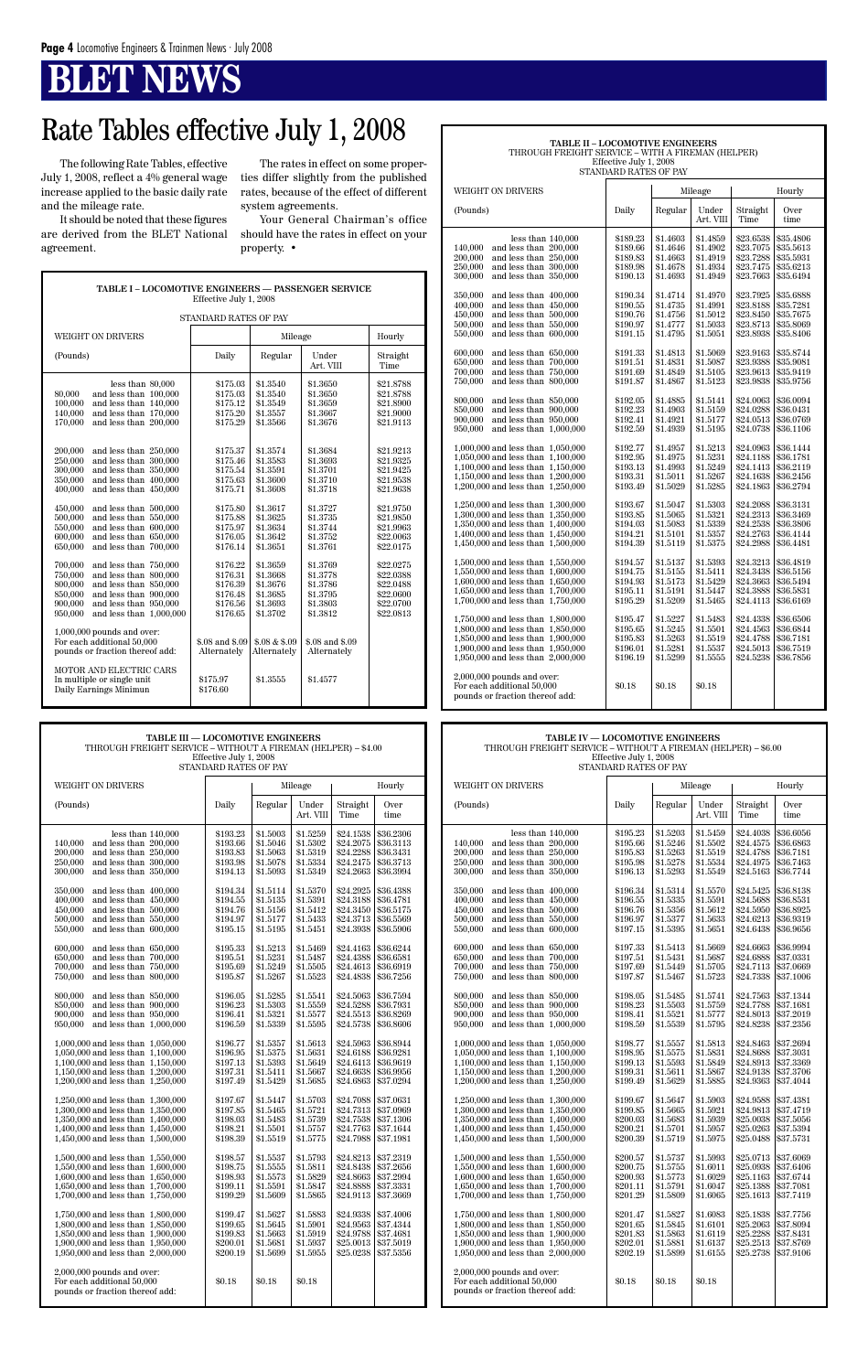| <b>TABLE V - LOCOMOTIVE ENGINEERS</b><br>LOCAL AND WAY FREIGHT SERVICE - WITH A FIREMAN (HELPER)<br>Effective July 1, 2008<br>STANDARD RATES OF PAY                                                                                                                                                                                                                                                                                                                                                                                                                                                                                                                                                                                                                                                                                                                                                                                                                                                                                                                                                                                                                                                                                                                                                                                                                                                                                       |                                                                                                                                                                                                                                                                                                                                                                                                                                                                      |                                                                                                                                                                                                                                                                                                                                                                                                                                                                      |                                                                                                                                                                                                                                                                                                                                                                                                                                                                      |                                                                                                                                                                                                                                                                                                                                                                                                                                                                                                            |                                                                                                                                                                                                                                                                                                                                                                                                                                                                                                            |  |
|-------------------------------------------------------------------------------------------------------------------------------------------------------------------------------------------------------------------------------------------------------------------------------------------------------------------------------------------------------------------------------------------------------------------------------------------------------------------------------------------------------------------------------------------------------------------------------------------------------------------------------------------------------------------------------------------------------------------------------------------------------------------------------------------------------------------------------------------------------------------------------------------------------------------------------------------------------------------------------------------------------------------------------------------------------------------------------------------------------------------------------------------------------------------------------------------------------------------------------------------------------------------------------------------------------------------------------------------------------------------------------------------------------------------------------------------|----------------------------------------------------------------------------------------------------------------------------------------------------------------------------------------------------------------------------------------------------------------------------------------------------------------------------------------------------------------------------------------------------------------------------------------------------------------------|----------------------------------------------------------------------------------------------------------------------------------------------------------------------------------------------------------------------------------------------------------------------------------------------------------------------------------------------------------------------------------------------------------------------------------------------------------------------|----------------------------------------------------------------------------------------------------------------------------------------------------------------------------------------------------------------------------------------------------------------------------------------------------------------------------------------------------------------------------------------------------------------------------------------------------------------------|------------------------------------------------------------------------------------------------------------------------------------------------------------------------------------------------------------------------------------------------------------------------------------------------------------------------------------------------------------------------------------------------------------------------------------------------------------------------------------------------------------|------------------------------------------------------------------------------------------------------------------------------------------------------------------------------------------------------------------------------------------------------------------------------------------------------------------------------------------------------------------------------------------------------------------------------------------------------------------------------------------------------------|--|
| <b>WEIGHT ON DRIVERS</b>                                                                                                                                                                                                                                                                                                                                                                                                                                                                                                                                                                                                                                                                                                                                                                                                                                                                                                                                                                                                                                                                                                                                                                                                                                                                                                                                                                                                                  |                                                                                                                                                                                                                                                                                                                                                                                                                                                                      |                                                                                                                                                                                                                                                                                                                                                                                                                                                                      | Mileage                                                                                                                                                                                                                                                                                                                                                                                                                                                              | Hourly                                                                                                                                                                                                                                                                                                                                                                                                                                                                                                     |                                                                                                                                                                                                                                                                                                                                                                                                                                                                                                            |  |
| (Pounds)                                                                                                                                                                                                                                                                                                                                                                                                                                                                                                                                                                                                                                                                                                                                                                                                                                                                                                                                                                                                                                                                                                                                                                                                                                                                                                                                                                                                                                  | Daily                                                                                                                                                                                                                                                                                                                                                                                                                                                                | Regular                                                                                                                                                                                                                                                                                                                                                                                                                                                              | Under<br>Art. VIII                                                                                                                                                                                                                                                                                                                                                                                                                                                   | Straight<br>Time                                                                                                                                                                                                                                                                                                                                                                                                                                                                                           | Over<br>time                                                                                                                                                                                                                                                                                                                                                                                                                                                                                               |  |
| less than $140,000$<br>140,000<br>and less than 200,000<br>200,000<br>and less than 250,000<br>250,000<br>and less than 300,000<br>300,000<br>and less than 350,000<br>350,000<br>and less than 400,000<br>400,000<br>and less than 450,000<br>and less than 500,000<br>450,000<br>and less than 550,000<br>500,000<br>550,000<br>and less than 600,000<br>600.000<br>and less than 650,000<br>and less than 700,000<br>650,000<br>700,000<br>and less than 750,000<br>750,000<br>and less than 800,000<br>800,000<br>and less than 850,000<br>850,000<br>and less than 900,000<br>and less than 950,000<br>900,000<br>950,000<br>and less than $1,000,000$<br>1,000,000 and less than 1,050,000<br>1,050,000 and less than 1,100,000<br>1,100,000 and less than 1,150,000<br>1,150,000 and less than $1,200,000$<br>1,200,000 and less than 1,250,000<br>1,250,000 and less than 1,300,000<br>1,300,000 and less than 1,350,000<br>1,350,000 and less than 1,400,000<br>1,400,000 and less than $1,450,000$<br>$1,450,000$ and less than $1,500,000$<br>1,500,000 and less than 1,550,000<br>1,550,000 and less than 1,600,000<br>1,600,000 and less than 1,650,000<br>1,650,000 and less than $1,700,000$<br>1,700,000 and less than 1,750,000<br>1,750,000 and less than 1,800,000<br>1,800,000 and less than 1,850,000<br>1,850,000 and less than 1,900,000<br>1,900,000 and less than 1,950,000<br>1,950,000 and less than 2,000,000 | \$189.79<br>\$190.22<br>\$190.39<br>\$190.54<br>\$190.69<br>\$190.90<br>\$191.11<br>\$191.32<br>\$191.53<br>\$191.71<br>\$191.89<br>\$192.07<br>\$192.25<br>\$192.43<br>\$192.61<br>\$192.79<br>\$192.97<br>\$193.15<br>\$193.33<br>\$193.51<br>\$193.69<br>\$193.87<br>\$194.05<br>\$194.23<br>\$194.41<br>\$194.59<br>\$194.77<br>\$194.95<br>\$195.13<br>\$195.31<br>\$195.49<br>\$195.67<br>\$195.85<br>\$196.03<br>\$196.21<br>\$196.39<br>\$196.57<br>\$196.75 | \$1.4659<br>\$1.4702<br>\$1.4719<br>\$1.4734<br>\$1.4749<br>\$1.4770<br>\$1.4791<br>\$1.4812<br>\$1.4833<br>\$1.4851<br>\$1.4869<br>\$1.4887<br>\$1.4905<br>\$1.4923<br>\$1.4941<br>\$1.4959<br>\$1.4977<br>\$1.4995<br>\$1.5013<br>\$1.5031<br>\$1.5049<br>\$1.5067<br>\$1.5085<br>\$1.5103<br>\$1.5121<br>\$1.5139<br>\$1.5157<br>\$1.5175<br>\$1.5193<br>\$1.5211<br>\$1.5229<br>\$1.5247<br>\$1.5265<br>\$1.5283<br>\$1.5301<br>\$1.5319<br>\$1.5337<br>\$1.5355 | \$1.4915<br>\$1.4958<br>\$1.4975<br>\$1.4990<br>\$1.5005<br>\$1.5026<br>\$1.5047<br>\$1.5068<br>\$1.5089<br>\$1.5107<br>\$1.5125<br>\$1.5143<br>\$1.5161<br>\$1.5179<br>\$1.5197<br>\$1.5215<br>\$1.5233<br>\$1.5251<br>\$1.5269<br>\$1.5287<br>\$1.5305<br>\$1.5323<br>\$1.5341<br>\$1.5359<br>\$1.5377<br>\$1.5395<br>\$1.5413<br>\$1.5431<br>\$1.5449<br>\$1.5467<br>\$1.5485<br>\$1.5503<br>\$1.5521<br>\$1.5539<br>\$1.5557<br>\$1.5575<br>\$1.5593<br>\$1.5611 | \$23.7238<br>\$23.7775<br>\$23.7988<br>\$23.8175<br>\$23.8363<br>\$23.8625<br>\$23.8888<br>\$23.9150<br>\$23.9413<br>\$23.9638<br>\$23.9863<br>\$24.0088<br>\$24.0313<br>\$24.0538<br>\$24.0763<br>\$24.0988<br>\$24.1213<br>\$24.1438<br>\$24.1663<br>\$24.1888<br>\$24.2113<br>\$24.2338<br>\$24.2563<br>\$24.2788<br>\$24.3013<br>\$24.3238<br>\$24.3463<br>\$24.3688<br>\$24.3913<br>\$24.4138<br>\$24.4363<br>\$24.4588<br>\$24.4813<br>\$24.5038<br>\$24.5263<br>\$24.5488<br>\$24.5713<br>\$24.5938 | \$35.5856<br>\$35.6663<br>\$35.6981<br>\$35.7263<br>\$35.7544<br>\$35.7938<br>\$35.8331<br>\$35.8725<br>\$35.9119<br>\$35.9456<br>\$35.9794<br>\$36.0131<br>\$36.0469<br>\$36.0806<br>\$36.1144<br>\$36.1481<br>\$36.1819<br>\$36.2156<br>\$36.2494<br>\$36.2831<br>\$36.3169<br>\$36.3506<br>\$36.3844<br>\$36.4181<br>\$36.4519<br>\$36.4856<br>\$36.5194<br>\$36.5531<br>\$36.5869<br>\$36.6206<br>\$36.6544<br>\$36.6881<br>\$36.7219<br>\$36,7556<br>\$36.7894<br>\$36.8231<br>\$36.8569<br>\$36.8906 |  |
| $2,000,000$ pounds and over:<br>For each additional 50,000<br>pounds or fraction thereof add:                                                                                                                                                                                                                                                                                                                                                                                                                                                                                                                                                                                                                                                                                                                                                                                                                                                                                                                                                                                                                                                                                                                                                                                                                                                                                                                                             | \$0.18                                                                                                                                                                                                                                                                                                                                                                                                                                                               | \$0.18                                                                                                                                                                                                                                                                                                                                                                                                                                                               | \$0.18                                                                                                                                                                                                                                                                                                                                                                                                                                                               |                                                                                                                                                                                                                                                                                                                                                                                                                                                                                                            |                                                                                                                                                                                                                                                                                                                                                                                                                                                                                                            |  |
| Daily Earnings Minimum                                                                                                                                                                                                                                                                                                                                                                                                                                                                                                                                                                                                                                                                                                                                                                                                                                                                                                                                                                                                                                                                                                                                                                                                                                                                                                                                                                                                                    | \$189.36                                                                                                                                                                                                                                                                                                                                                                                                                                                             |                                                                                                                                                                                                                                                                                                                                                                                                                                                                      |                                                                                                                                                                                                                                                                                                                                                                                                                                                                      |                                                                                                                                                                                                                                                                                                                                                                                                                                                                                                            |                                                                                                                                                                                                                                                                                                                                                                                                                                                                                                            |  |

**TABLE VI — LOCOMOTIVE ENGINEERS** LOCAL AND WAY FREIGHT SERVICE – WITHOUT A FIREMAN (HELPER) – \$4.00

Effective July 1, 2008 STANDARD RATES OF PAY

| WEIGHT ON DRIVERS                                                      |                      |                      | Mileage              |                        | Hourly                 |
|------------------------------------------------------------------------|----------------------|----------------------|----------------------|------------------------|------------------------|
| (Pounds)                                                               | Daily                | Regular              | Under                | Straight               | Over                   |
|                                                                        |                      |                      | Art. VIII            | Time                   | time                   |
| less than $140,000$                                                    | \$193.79             | \$1.5059             | \$1.5315             | \$24.2238              | \$36.3356              |
| 140,000<br>and less than 200,000                                       | \$194.22             | \$1.5102             | \$1.5358             | \$24.2775              | \$36.4163              |
| 200,000<br>and less than 250,000                                       | \$194.39             | \$1.5119             | \$1.5375             | \$24.2988              | \$36.4481              |
| 250,000<br>and less than 300,000                                       | \$194.54             | \$1.5134             | \$1.5390             | \$24.3175              | \$36.4763              |
| 300,000<br>and less than 350,000                                       | \$194.69             | \$1.5149             | \$1.5405             | \$24.3363              | \$36.5044              |
|                                                                        |                      |                      |                      |                        |                        |
| 350,000<br>and less than 400,000                                       | \$194.90             | \$1.5170             | \$1.5426             | \$24.3625              | \$36.5438              |
| 400,000<br>and less than 450,000                                       | \$195.11             | \$1.5191             | \$1.5447             | \$24.3888              | \$36.5831              |
| 450,000<br>and less than 500,000                                       | \$195.32             | \$1.5212             | \$1.5468             | \$24.4150              | \$36.6225              |
| and less than 550,000<br>500,000                                       | \$195.53             | \$1.5233             | \$1.5489<br>\$1.5507 | \$24.4413              | \$36.6619              |
| 550,000<br>and less than 600,000                                       | \$195.71             | \$1.5251             |                      | \$24.4638              | \$36.6956              |
| 600,000<br>and less than 650,000                                       | \$195.89             | \$1.5269             | \$1.5525             | \$24.4863              | \$36.7294              |
| and less than 700,000<br>650,000                                       | \$196.07             | \$1.5287             | \$1.5543             | \$24.5088              | \$36.7631              |
| 700,000<br>and less than 750,000                                       | \$196.25             | \$1.5305             | \$1.5561             | \$24.5313              | \$36.7969              |
| 750,000<br>and less than 800,000                                       | \$196.43             | \$1.5323             | \$1.5579             | \$24.5538              | \$36.8306              |
| 800,000<br>and less than 850,000                                       | \$196.61             | \$1.5341             | \$1.5597             | \$24.5763              | \$36.8644              |
| 850,000<br>and less than 900,000                                       | \$196.79             | \$1.5359             | \$1.5615             | \$24.5988              | \$36.8981              |
| 900,000<br>and less than 950,000                                       | \$196.97             | \$1.5377             | \$1.5633             | \$24.6213              | \$36.9319              |
| and less than $1,000,000$<br>950,000                                   | \$197.15             | \$1.5395             | \$1.5651             | \$24.6438              | \$36.9656              |
| 1,000,000 and less than 1,050,000                                      | \$197.33             | \$1.5413             | \$1.5669             | \$24.6663              | \$36.9994              |
| 1,050,000 and less than 1,100,000                                      | \$197.51             | \$1.5431             | \$1.5687             | \$24.6888              | \$37.0331              |
| 1,100,000 and less than 1,150,000                                      | \$197.69             | \$1.5449             | \$1.5705             | \$24.7113              | \$37.0669              |
| 1,150,000 and less than 1,200,000                                      | \$197.87             | \$1.5467             | \$1.5723             | \$24.7338              | \$37.1006              |
| 1,200,000 and less than 1,250,000                                      | \$198.05             | \$1.5485             | \$1.5741             | \$24.7563              | \$37.1344              |
|                                                                        |                      |                      |                      |                        |                        |
| 1,250,000 and less than 1,300,000                                      | \$198.23             | \$1.5503             | \$1.5759             | \$24.7788              | \$37.1681              |
| 1,300,000 and less than 1,350,000                                      | \$198.41             | \$1.5521             | \$1.5777             | \$24.8013              | \$37.2019              |
| 1,350,000 and less than 1,400,000                                      | \$198.59<br>\$198.77 | \$1.5539<br>\$1.5557 | \$1.5795<br>\$1.5813 | \$24.8238<br>\$24.8463 | \$37.2356<br>\$37.2694 |
| 1,400,000 and less than 1,450,000<br>1,450,000 and less than 1,500,000 | \$198.95             | \$1.5575             | \$1.5831             | \$24.8688              | \$37.3031              |
|                                                                        |                      |                      |                      |                        |                        |
| 1,500,000 and less than 1,550,000                                      | \$199.13             | $\$1.5593$           | \$1.5849             | \$24.8913              | \$37.3369              |
| 1,550,000 and less than 1,600,000                                      | \$199.31             | \$1.5611             | \$1.5867             | \$24.9138              | \$37.3706              |
| 1,600,000 and less than 1,650,000                                      | \$199.49             | \$1.5629             | \$1.5885             | \$24.9363              | \$37.4044              |
| 1,650,000 and less than 1,700,000                                      | \$199.67             | \$1.5647             | \$1.5903             | \$24.9588              | \$37.4381              |
| 1,700,000 and less than 1,750,000                                      | \$199.85             | \$1.5665             | \$1.5921             | \$24.9813              | \$37.4719              |
| 1,750,000 and less than 1,800,000                                      | \$200.03             | \$1.5683             | \$1.5939             | \$25,0038              | \$37.5056              |
| 1,800,000 and less than 1,850,000                                      | \$200.21             | \$1.5701             | \$1.5957             | \$25.0263              | \$37.5394              |
| 1,850,000 and less than 1,900,000                                      | \$200.39             | \$1.5719             | \$1.5975             | \$25.0488              | \$37.5731              |
| 1,900,000 and less than 1,950,000                                      | \$200.57             | \$1.5737             | \$1.5993             | \$25.0713              | \$37.6069              |
| 1,950,000 and less than 2,000,000                                      | \$200.75             | \$1.5755             | \$1.6011             | \$25.0938              | \$37.6406              |
| $2,000,000$ pounds and over:                                           |                      |                      |                      |                        |                        |
| For each additional 50,000                                             | \$0.18               | \$0.18               | \$0.18               |                        |                        |
| pounds or fraction thereof add:                                        |                      |                      |                      |                        |                        |
|                                                                        |                      |                      |                      |                        |                        |
| Daily Earnings Minimum                                                 | \$193.36             |                      |                      |                        |                        |

| <b>TABLE VII - LOCOMOTIVE ENGINEERS</b>                             |
|---------------------------------------------------------------------|
| LOCAL AND WAY FREIGHT SERVICE – WITHOUT A FIREMAN (HELPER) – \$6.00 |
| Effective July 1, 2008                                              |
| STANDARD RATES OF PAY                                               |

| <b>WEIGHT ON DRIVERS</b>                                               |                      |                      | Mileage              |                        | Hourly                 | WEIGHT ON DRIVERS                    |                                                 | Hourly        |           |
|------------------------------------------------------------------------|----------------------|----------------------|----------------------|------------------------|------------------------|--------------------------------------|-------------------------------------------------|---------------|-----------|
|                                                                        |                      |                      |                      |                        |                        | (Pounds)                             | Daily                                           | Straight Time | Overtime  |
| (Pounds)                                                               | Daily                | Regular              | Under                | Straight               | Over                   |                                      |                                                 |               |           |
|                                                                        |                      |                      | Art. VIII            | Time                   | time                   | less than $500,000$                  | \$200.86                                        | \$25.1075     | \$37.6613 |
|                                                                        |                      |                      |                      |                        |                        | 500,000<br>and less than 550,000     | \$201.11                                        | \$25.1388     | \$37.7081 |
| less than $140,000$                                                    | \$195.79             | \$1.5259             | \$1.5515             | \$24.4738              | \$36.7106              | 550,000<br>and less than 600,000     | \$201.27                                        | \$25.1588     | \$37.7381 |
| 140,000 and less than 200,000                                          | \$196.22             | \$1.5302             | \$1.5558             | \$24.5275              | \$36.7913              |                                      |                                                 |               |           |
| 200.000<br>and less than 250,000                                       | \$196.39             | \$1.5319             | \$1.5575             | \$24.5488              | \$36.8231              | 600,000<br>and less than 650,000     | \$201.43                                        | \$25.1788     | \$37.7681 |
| 250,000<br>and less than 300,000                                       | \$196.54             | \$1.5334<br>\$1.5349 | \$1.5590<br>\$1.5605 | \$24.5675<br>\$24.5863 | \$36.8513              | and less than 700,000<br>650,000     | \$201.59                                        | \$25.1988     | \$37.7981 |
| 300,000<br>and less than 350,000                                       | \$196.69             |                      |                      |                        | \$36.8794              | 700,000<br>and less than 750,000     | \$201.75                                        | \$25.2188     | \$37.8281 |
| and less than 400,000<br>350,000                                       | \$196.90             | \$1.5370             | \$1.5626             | \$24.6125              | \$36.9188              | 750,000<br>and less than 800,000     | \$201.91                                        | \$25,2388     | \$37.8581 |
| 400,000<br>and less than 450,000                                       | \$197.11             | \$1.5391             | \$1.5647             | \$24.6388              | \$36.9581              | 800,000<br>and less than 850,000     | \$202.07                                        | \$25.2588     | \$37.8881 |
| 450,000<br>and less than 500,000                                       | \$197.32             | \$1.5412             | \$1.5668             | \$24.6650              | \$36.9975              | 850,000<br>and less than 900,000     | \$202.23                                        | \$25.2788     | \$37.9181 |
| 500,000<br>and less than 550,000                                       | \$197.53             | \$1.5433             | \$1.5689             | \$24.6913              | \$37.0369              | 900,000<br>and less than 950,000     | \$202.39                                        | \$25.2988     | \$37.9481 |
| and less than 600,000<br>550,000                                       | \$197.71             | \$1.5451             | \$1.5707             | \$24.7138              | \$37.0706              | 950,000<br>and less than $1,000,000$ | \$202.55                                        | \$25.3188     | \$37.9781 |
|                                                                        |                      |                      |                      |                        |                        |                                      |                                                 |               |           |
| 600.000<br>and less than 650,000                                       | \$197.89             | \$1.5469             | \$1.5725             | \$24.7363              | \$37.1044              | For each additional 50,000           |                                                 |               |           |
| 650,000<br>and less than 700,000                                       | \$198.07             | \$1.5487             | \$1.5743             | \$24.7588              | \$37.1381              | pounds over 1,000,000 or             | \$0.16                                          |               |           |
| 700,000<br>and less than 750,000                                       | \$198.25             | \$1.5505             | \$1.5761             | \$24.7813              | \$37.1719              | fraction thereof add:                |                                                 |               |           |
| 750,000<br>and less than 800,000                                       | \$198.43             | \$1.5523             | \$1.5779             | \$24.8038              | \$37.2056              |                                      |                                                 |               |           |
|                                                                        |                      |                      |                      |                        | \$37.2394              |                                      |                                                 |               |           |
| and less than 850,000<br>800,000                                       | \$198.61             | \$1.5541<br>\$1.5559 | \$1.5797<br>\$1.5815 | \$24.8263<br>\$24.8488 | \$37.2731              |                                      |                                                 |               |           |
| 850,000<br>and less than 900,000<br>900,000<br>and less than 950,000   | \$198.79<br>\$198.97 | \$1.5577             | \$1.5833             | \$24.8713              | \$37.3069              |                                      |                                                 |               |           |
| 950,000<br>and less than $1,000,000$                                   | \$199.15             | \$1.5595             | \$1.5851             | \$24.8938              | \$37.3406              |                                      |                                                 |               |           |
|                                                                        |                      |                      |                      |                        |                        |                                      | TABLE IX - LOCOMOTIVE ENGINEERS                 |               |           |
| $1,000,000$ and less than $1,050,000$                                  | \$199.33             | \$1.5613             | \$1.5869             | \$24.9163              | \$37.3744              |                                      | YARD SERVICE 5 DAY - WITHOUT A FIREMAN - \$4.00 |               |           |
| $1,050,000$ and less than $1,100,000$                                  | \$199.51             | \$1.5631             | \$1.5887             | \$24.9388              | \$37.4081              |                                      | Effective July 1, 2008                          |               |           |
| 1,100,000 and less than $1,150,000$                                    | \$199.69             | \$1.5649             | \$1.5905             | \$24.9613              | \$37.4419              |                                      |                                                 |               |           |
| 1,150,000 and less than 1,200,000                                      | \$199.87             | \$1.5667             | \$1.5923             | \$24.9838              | \$37.4756              | WEIGHT ON DRIVERS                    |                                                 | Hourly        |           |
| 1,200,000 and less than 1,250,000                                      | \$200.05             | \$1.5685             | \$1.5941             | \$25.0063              | \$37.5094              |                                      |                                                 |               |           |
|                                                                        |                      |                      |                      |                        |                        | (Pounds)                             | Daily                                           | Straight Time | Overtime  |
| 1,250,000 and less than 1,300,000                                      | \$200.23             | \$1.5703             | \$1.5959             | \$25.0288              | \$37.5431              | less than $500,000$                  | \$204.86                                        | \$25.6075     | \$38.4113 |
| 1,300,000 and less than 1,350,000                                      | \$200.41             | \$1.5721             | \$1.5977             | \$25.0513              | \$37.5769              | 500,000<br>and less than 550,000     | \$205.11                                        | \$25.6388     | \$38.4581 |
| 1,350,000 and less than 1,400,000                                      | \$200.59             | \$1.5739             | \$1.5995             | \$25.0738              | \$37.6106              | 550,000<br>and less than 600,000     | \$205.33                                        | \$25,6663     | \$38.4994 |
| 1,400,000 and less than 1,450,000                                      | \$200.77             | \$1.5757             | \$1.6013             | \$25.0963              | \$37.6444              |                                      |                                                 |               |           |
| 1,450,000 and less than 1,500,000                                      | \$200.95             | \$1.5775             | \$1.6031             | \$25.1188              | \$37.6781              | 600,000<br>and less than 650,000     | \$205.54                                        | \$25.6925     | \$38,5388 |
|                                                                        |                      |                      |                      |                        |                        | 650,000<br>and less than 700,000     | \$205.76                                        | \$25.7200     | \$38.5800 |
| 1,500,000 and less than 1,550,000<br>1,550,000 and less than 1,600,000 | \$201.13<br>\$201.31 | \$1.5793<br>\$1.5811 | \$1.6049<br>\$1.6067 | \$25.1413<br>\$25.1638 | \$37.7119<br>\$37.7456 | and less than 750,000<br>700,000     | \$205.98                                        | \$25.7475     | \$38.6213 |
| 1,600,000 and less than 1,650,000                                      | \$201.49             | \$1.5829             | \$1.6085             | \$25.1863              | \$37.7794              | 750,000<br>and less than 800,000     | \$206.19                                        | \$25,7738     | \$38.6606 |
| 1,650,000 and less than 1,700,000                                      | \$201.67             | \$1.5847             | \$1.6103             | \$25.2088              | \$37.8131              |                                      |                                                 |               |           |
| 1,700,000 and less than 1,750,000                                      | \$201.85             | \$1.5865             | \$1.6121             | \$25.2313              | \$37.8469              | 800,000<br>and less than 850,000     | \$206.41                                        | \$25.8013     | \$38.7019 |
|                                                                        |                      |                      |                      |                        |                        | 850,000<br>and less than 900,000     | \$206.62                                        | \$25.8275     | \$38.7413 |
| 1,750,000 and less than 1,800,000                                      | \$202.03             | \$1.5883             | \$1.6139             | \$25.2538              | \$37.8806              | 900,000<br>and less than 950,000     | \$206.84                                        | \$25.8550     | \$38.7825 |
| 1,800,000 and less than 1,850,000                                      | \$202.21             | \$1.5901             | \$1.6157             | \$25.2763              | \$37.9144              | 950,000<br>and less than $1,000,000$ | \$207.06                                        | \$25,8825     | \$38.8238 |
| 1,850,000 and less than 1,900,000                                      | \$202.39             | \$1.5919             | \$1.6175             | \$25.2988              | \$37.9481              |                                      |                                                 |               |           |
| 1,900,000 and less than 1,950,000                                      | \$202.57             | \$1.5937             | \$1.6193             | \$25.3213              | \$37.9819              | For each additional 50,000           |                                                 |               |           |
| 1,950,000 and less than 2,000,000                                      | \$202.75             | \$1.5955             | \$1.6211             | \$25.3438              | \$38.0156              | pounds over 1,000,000 or             | \$0.16                                          |               |           |
|                                                                        |                      |                      |                      |                        |                        | fraction thereof add:                |                                                 |               |           |
| $2,000,000$ pounds and over:                                           |                      |                      |                      |                        |                        |                                      |                                                 |               |           |
| For each additional 50,000                                             | \$0.18               | \$0.18               | \$0.18               |                        |                        |                                      |                                                 |               |           |
| pounds or fraction thereof add:                                        |                      |                      |                      |                        |                        |                                      |                                                 |               |           |
|                                                                        |                      |                      |                      |                        |                        |                                      |                                                 |               |           |
| Daily Earnings Minimum<br>\$195.36                                     |                      |                      |                      |                        |                        |                                      | Rate Tables continued on Page 6                 |               |           |

|                                                                                                                                                                                                                                                                                                                                                                                                                                                                                    | <b>TABLE VIII - LOCOMOTIVE ENGINEERS</b><br>YARD SERVICE 5 DAY – WITH A FIREMAN<br>Effective July 1, 2008                                  |                                                                                                                                             |                                                                                                                                             |
|------------------------------------------------------------------------------------------------------------------------------------------------------------------------------------------------------------------------------------------------------------------------------------------------------------------------------------------------------------------------------------------------------------------------------------------------------------------------------------|--------------------------------------------------------------------------------------------------------------------------------------------|---------------------------------------------------------------------------------------------------------------------------------------------|---------------------------------------------------------------------------------------------------------------------------------------------|
| WEIGHT ON DRIVERS                                                                                                                                                                                                                                                                                                                                                                                                                                                                  |                                                                                                                                            | Hourly                                                                                                                                      |                                                                                                                                             |
| (Pounds)                                                                                                                                                                                                                                                                                                                                                                                                                                                                           | Daily                                                                                                                                      | Straight Time                                                                                                                               | Overtime                                                                                                                                    |
| less than $500,000$<br>500.000<br>and less than 550,000<br>550.000<br>and less than 600,000<br>600,000<br>and less than 650,000<br>650,000<br>and less than 700,000<br>700,000<br>and less than 750,000<br>750,000<br>and less than 800,000<br>800,000<br>and less than 850,000<br>850,000<br>and less than 900,000<br>900,000<br>and less than 950,000<br>950,000<br>and less than $1,000,000$<br>For each additional 50,000<br>pounds over 1,000,000 or<br>fraction thereof add: | \$200.86<br>\$201.11<br>\$201.27<br>\$201.43<br>\$201.59<br>\$201.75<br>\$201.91<br>\$202.07<br>\$202.23<br>\$202.39<br>\$202.55<br>\$0.16 | \$25.1075<br>\$25.1388<br>\$25.1588<br>\$25.1788<br>\$25.1988<br>\$25.2188<br>\$25.2388<br>\$25.2588<br>\$25,2788<br>\$25,2988<br>\$25,3188 | \$37.6613<br>\$37.7081<br>\$37.7381<br>\$37.7681<br>\$37.7981<br>\$37.8281<br>\$37.8581<br>\$37.8881<br>\$37.9181<br>\$37.9481<br>\$37.9781 |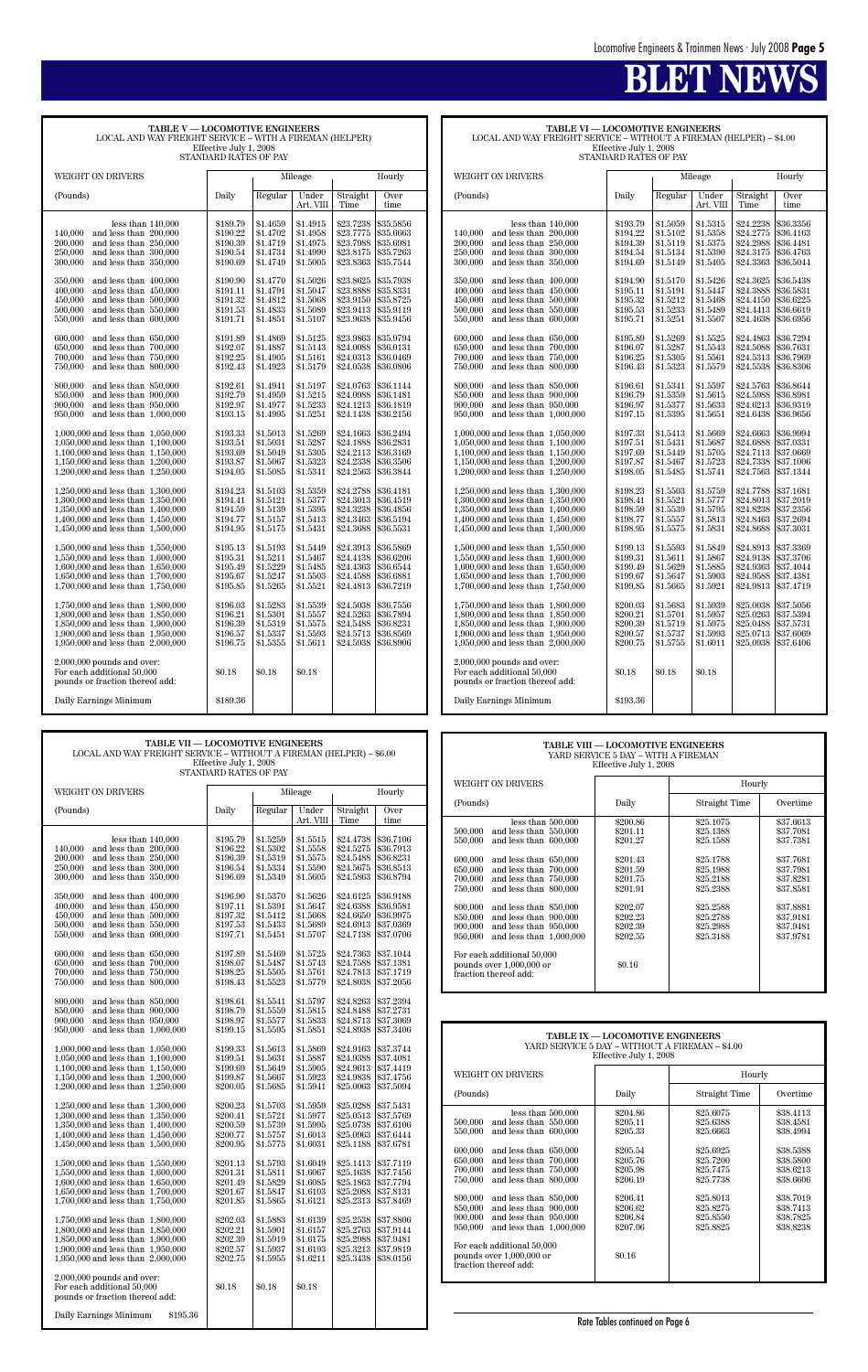### **BLEW**

**TABLE X — LOCOMOTIVE ENGINEERS** YARD SERVICE 5 DAY – WITHOUT A FIREMAN – \$6.00 Effective July 1, 2008

|                                                                                                                                                                                                                                                                                                                                                                                                                                                                                  | $\frac{1}{2}$                                                                                                                              |                                                                                                                                             |                                                                                                                                             |
|----------------------------------------------------------------------------------------------------------------------------------------------------------------------------------------------------------------------------------------------------------------------------------------------------------------------------------------------------------------------------------------------------------------------------------------------------------------------------------|--------------------------------------------------------------------------------------------------------------------------------------------|---------------------------------------------------------------------------------------------------------------------------------------------|---------------------------------------------------------------------------------------------------------------------------------------------|
| <b>WEIGHT ON DRIVERS</b>                                                                                                                                                                                                                                                                                                                                                                                                                                                         |                                                                                                                                            | Hourly                                                                                                                                      |                                                                                                                                             |
| (Pounds)                                                                                                                                                                                                                                                                                                                                                                                                                                                                         | Daily                                                                                                                                      | Straight Time                                                                                                                               | Overtime                                                                                                                                    |
| less than 500,000<br>and less than 550,000<br>500,000<br>550,000<br>and less than 600,000<br>600.000<br>and less than 650,000<br>and less than 700,000<br>650,000<br>700,000<br>and less than 750,000<br>750,000<br>and less than 800,000<br>800,000<br>and less than 850,000<br>and less than 900,000<br>850,000<br>900,000<br>and less than 950,000<br>and less than $1,000,000$<br>950,000<br>For each additional 50,000<br>pounds over 1,000,000 or<br>fraction thereof add: | \$206.86<br>\$207.11<br>\$207.33<br>\$207.54<br>\$207.76<br>\$207.98<br>\$208.19<br>\$208.41<br>\$208.62<br>\$208.84<br>\$209.06<br>\$0.16 | \$25.8575<br>\$25.8888<br>\$25.9163<br>\$25.9425<br>\$25.9700<br>\$25.9975<br>\$26.0238<br>\$26.0513<br>\$26.0775<br>\$26.1050<br>\$26.1325 | \$38.7863<br>\$38.8331<br>\$38.8744<br>\$38,9138<br>\$38,9550<br>\$38.9963<br>\$39,0356<br>\$39,0769<br>\$39.1163<br>\$39.1575<br>\$39.1988 |
|                                                                                                                                                                                                                                                                                                                                                                                                                                                                                  |                                                                                                                                            |                                                                                                                                             |                                                                                                                                             |

|                                                                                                                                                                                                                                                                                                                                                                                                                                                                                    | <b>TABLE XI - LOCOMOTIVE ENGINEERS</b><br>YARD SERVICE 6-7 DAY – WITH A FIREMAN<br>Effective July 1, 2008                                  |                                                                                                                                             |                                                                                                                                             |
|------------------------------------------------------------------------------------------------------------------------------------------------------------------------------------------------------------------------------------------------------------------------------------------------------------------------------------------------------------------------------------------------------------------------------------------------------------------------------------|--------------------------------------------------------------------------------------------------------------------------------------------|---------------------------------------------------------------------------------------------------------------------------------------------|---------------------------------------------------------------------------------------------------------------------------------------------|
| WEIGHT ON DRIVERS                                                                                                                                                                                                                                                                                                                                                                                                                                                                  |                                                                                                                                            | Hourly                                                                                                                                      |                                                                                                                                             |
| (Pounds)                                                                                                                                                                                                                                                                                                                                                                                                                                                                           | Daily                                                                                                                                      | Straight Time                                                                                                                               | Overtime                                                                                                                                    |
| less than $500,000$<br>500,000<br>and less than 550,000<br>and less than 600,000<br>550,000<br>600,000<br>and less than 650,000<br>and less than 700,000<br>650,000<br>and less than 750,000<br>700,000<br>750,000<br>and less than 800,000<br>800,000<br>and less than 850,000<br>850,000<br>and less than 900,000<br>and less than 950,000<br>900,000<br>and less than $1,000,000$<br>950,000<br>For each additional 50,000<br>pounds over 1,000,000 or<br>fraction thereof add: | \$187.15<br>\$187.36<br>\$187.54<br>\$187.72<br>\$187.90<br>\$188.08<br>\$188.26<br>\$188.44<br>\$188.62<br>\$188.80<br>\$188.98<br>\$0.16 | \$23.3938<br>\$23.4200<br>\$23.4425<br>\$23.4650<br>\$23.4875<br>\$23.5100<br>\$23.5325<br>\$23.5550<br>\$23.5775<br>\$23,6000<br>\$23.6225 | \$35,0906<br>\$35,1300<br>\$35.1638<br>\$35.1975<br>\$35.2313<br>\$35,2650<br>\$35,2988<br>\$35,3325<br>\$35,3663<br>\$35,4000<br>\$35,4338 |

|                                                                                                                                                                                                                                                                                                                                                                                                                                                                                              | <b>TABLE XII - LOCOMOTIVE ENGINEERS</b><br>Effective July 1, 2008                                                                | YARD SERVICE 6-7 DAY – WITHOUT A FIREMAN – \$4.00                                                                                           |                                                                                                                                             |
|----------------------------------------------------------------------------------------------------------------------------------------------------------------------------------------------------------------------------------------------------------------------------------------------------------------------------------------------------------------------------------------------------------------------------------------------------------------------------------------------|----------------------------------------------------------------------------------------------------------------------------------|---------------------------------------------------------------------------------------------------------------------------------------------|---------------------------------------------------------------------------------------------------------------------------------------------|
| WEIGHT ON DRIVERS                                                                                                                                                                                                                                                                                                                                                                                                                                                                            |                                                                                                                                  | Hourly                                                                                                                                      |                                                                                                                                             |
| (Pounds)                                                                                                                                                                                                                                                                                                                                                                                                                                                                                     | Daily                                                                                                                            | Straight Time                                                                                                                               | Overtime                                                                                                                                    |
| less than $500,000$<br>500,000<br>and less than 550,000<br>and less than 600,000<br>550,000<br>600,000<br>and less than 650,000<br>and less than 700,000<br>650,000<br>700,000<br>and less than 750,000<br>750,000<br>and less than 800,000<br>800,000<br>and less than 850,000<br>850,000<br>and less than 900,000<br>and less than 950,000<br>900,000<br>and less than $1,000,000$<br>950,000<br>\$0.16<br>For each additional 50,000<br>pounds over 1,000,000 or<br>fraction thereof add: | \$191.15<br>\$191.36<br>\$191.54<br>\$191.72<br>\$191.90<br>\$192.08<br>\$192.26<br>\$192.44<br>\$192.62<br>\$192.80<br>\$192.98 | \$23.8938<br>\$23.9200<br>\$23.9425<br>\$23.9650<br>\$23.9875<br>\$24.0100<br>\$24.0325<br>\$24.0550<br>\$24.0775<br>\$24.1000<br>\$24.1225 | \$35,8406<br>\$35,8800<br>\$35.9138<br>\$35.9475<br>\$35.9813<br>\$36,0150<br>\$36,0488<br>\$36.0825<br>\$36.1163<br>\$36.1500<br>\$36.1838 |

| <b>TABLE XIII - LOCOMOTIVE ENGINEERS</b><br>YARD SERVICE 6-7 DAY – WITHOUT A FIREMAN – \$6.00<br>Effective July 1, 2008                                                                                                                                                                                                                                                                                                                                                            |                                                                                                                                            |                                                                                                                                             |                                                                                                                                             |
|------------------------------------------------------------------------------------------------------------------------------------------------------------------------------------------------------------------------------------------------------------------------------------------------------------------------------------------------------------------------------------------------------------------------------------------------------------------------------------|--------------------------------------------------------------------------------------------------------------------------------------------|---------------------------------------------------------------------------------------------------------------------------------------------|---------------------------------------------------------------------------------------------------------------------------------------------|
| WEIGHT ON DRIVERS                                                                                                                                                                                                                                                                                                                                                                                                                                                                  |                                                                                                                                            | Hourly                                                                                                                                      |                                                                                                                                             |
| (Pounds)                                                                                                                                                                                                                                                                                                                                                                                                                                                                           | Daily                                                                                                                                      | Straight Time                                                                                                                               | Overtime                                                                                                                                    |
| less than $500,000$<br>500,000<br>and less than 550,000<br>and less than 600,000<br>550,000<br>600,000<br>and less than 650,000<br>650,000<br>and less than 700,000<br>700,000<br>and less than 750,000<br>750,000<br>and less than 800,000<br>800,000<br>and less than 850,000<br>850,000<br>and less than 900,000<br>900,000<br>and less than 950,000<br>and less than $1,000,000$<br>950,000<br>For each additional 50,000<br>pounds over 1,000,000 or<br>fraction thereof add: | \$193.15<br>\$193.36<br>\$193.54<br>\$193.72<br>\$193.90<br>\$194.08<br>\$194.26<br>\$194.44<br>\$194.62<br>\$194.80<br>\$194.98<br>\$0.16 | \$24.1438<br>\$24.1700<br>\$24.1925<br>\$24.2150<br>\$24.2375<br>\$24.2600<br>\$24.2825<br>\$24.3050<br>\$24.3275<br>\$24.3500<br>\$24.3725 | \$36.2156<br>\$36.2550<br>\$36,2888<br>\$36.3225<br>\$36.3563<br>\$36,3900<br>\$36.4238<br>\$36.4575<br>\$36.4913<br>\$36,5250<br>\$36,5588 |

National President Ed Rodzwicz announced today that the Brotherhood of Locomotive Engineers and Trainmen will be a National Co-Host Organization for the 11th Annual Transportation Summit, August 12-15, in Irving Texas.

The Summit will feature the most prestigious group of state, national and international dignitaries ever assembled for a transportation conference. This unique and

unparalleled opportunity facilitates communication, education and discussion necessary to lead our nation into the future. This year, more than 1,100 federal and state legislators, municipal officials, industry leaders and other influential transportation advocates are anticipated to attend the 11th Annual Transportation Summit.

"Co-hosting this event will increase the BLET's name recognition and reputation throughout the transportation industry," said BLET National President Ed Rodzwicz.

This year's Annual Transportation Summit will feature the best and brightest speakers from around the world presenting on multi-modal transportation and policy topics such as: freight rail, passenger rail, commuter rail, high speed rail, transit, bus rapid transit, passenger aviation, air freight, airport financing, freeways, HOV, managed lanes, hot lanes, shadow tolls, steam-



technology, GPS, GIS, Comprehensive Development Agreements, Private Sector Toll Roads, Public Sector Toll Roads, Regional Mobility Authorities, Public Private Partnerships (P3's), and numerous other creative financing op-

tions from leading experts around the world.

Prominent transportation leaders from throughout the country and the world who have been invited to participate include U.S. Senator Kay Bailey Hutchison; U.S. Congressman James Oberstar, Chair of the Transportation and Infrastructure Committee; U.S. Congressman John Mica, Ranking Member of the T&I Committee; Mary Peters, Secretary of Transportation; James Simpson, FTA Administrator; Sean Connaughton, MARAD Administrator (Confirmed); Tom Donahue, President of the U.S. Chamber of Commerce; John Horsley, Executive Director of AASHTO; Alexander Kummant, President and CEO of Amtrak; and many other experts representing all modes of transportation from both the public and private sectors.

For more information, please go to www.transportationsummit.com. •

### **BLET to co-host in 11th Annual Transportation Summit**

#### **Kay Bailey Hutchison, U.S. Senator, Texas**

"The Transportation Summit is a great place for people to meet and for transportation officials from all over the State to try to determine how we can all work together to do a better job of creating a right atmosphere for transportation in our great State of Texas."

#### **John Mica, U.S. Congressman, Florida**

"Having personally participated in the Transportation Summit, I can say without hesitation that it is one of the finest Transportation Symposium's in the United States. Congratulations on your great work and on the occasion of your 10th Anniversary Summit."

**James Simpson, Administrator, Federal Transit Administrator, U.S. Department of Transportation**

"I am the Federal Transit Administrator for the U.S. Department of Transportation. It's an honor to be here on behalf of Secretary Peters and President Bush. We all want to wish you a great summit. When you look around the Irving/Dallas Metropolitan area you folks really have it right. You bring all your folks together, all your modes and look to have transportation solutions. Not highways necessarily, not transit or not aviation. You look at integrating everything and that's the way it should be. You are a model for the rest of the country. This organization, which started as a half-day summit, four hours, has blossomed into something that's known internationally and with great speakers. For me, this is my first time and I hope you will invite me back, I would love to be back."

#### **Tom Donohue, President and CEO, U.S. Chamber of Commerce**

"I am here today to talk about the fundamental reality that America needs to rebuild its infrastructure or will find its economy in recession in a short period of time. We have to press Congress and the private sector to invest heavily in infrastructure to sustain our economy. This conference is absolutely the right thing at the right time to push that objective."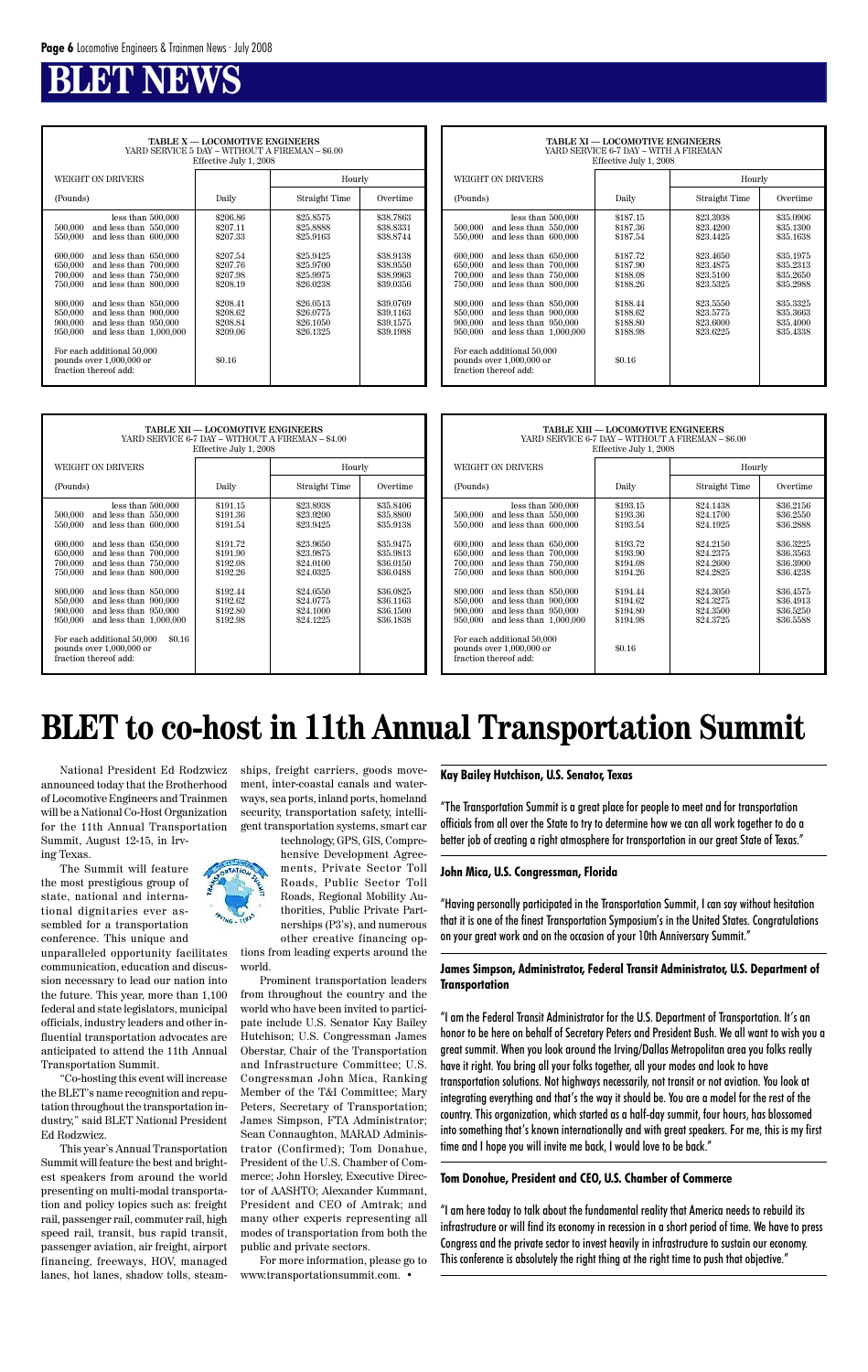# **ELECTIONS**

# **BLET among those seeking clarification on new DOT drug testing requirements**

Over the past two weeks, the National Division and the National Legislative Office have received numerous inquiries concerning a Final Rule published by the Office of the Secretary of Transportation on June 25, and scheduled to become effective on August 25. The new Final Rule amends certain portions of DOT's Procedures for Transportation Workplace Drug and Alcohol Testing Programs published at 49 CFR Part 40.

Of particular concern is new Section 40.67(b), which would require that railroads — among others — "must direct a [urine] collection under direct observation of an employee if the drug test is a returnto-duty test or a follow-up test." The new direct observation standard set forth at Section 40.67(i) requires railroads to "request the employee to raise his or her shirt, blouse, or dress/skirt, as appropriate, above the waist; and lower clothing and under-

#### pants to show …, by turning around, that they do not have a prosthetic device [that could be used to deliver a substituted urine specimen]." After the railroad has "determined that the employee does not have such a device, [it] may permit the employee to return clothing to its proper position for observed urination."

It is the position of the BLET that the "return-toduty" and "follow-up" tests referenced in the Final Rule are limited to those that are required subsequent to either a positive or an invalid drug test. However, the Final Rule is less than clear in identifying that these are the only tests to which the new requirements apply.

"The possibility that a BLET member who has a clean drug testing record could potentially be exposed to an outrageous violation of his or her privacy is intolerable," BLET National President Ed Rodzwicz said. "We have been in consultation with other affected Labor Organizations, federal officials, and other interested parties, and we intend to have this question clarified long before the Final Rule takes effect. We also are reviewing the Final Rule in its entirety and considering what other options may be available to us."

Additional information concerning this critical issue will be provided as it becomes available.

**"The possibility that a BLET member who has a clean drug testing record could potentially be exposed to an outrageous violation of his or her privacy is intolerable."**

— BLET National President Ed Rodzwicz

Amtrak is recruiting Locomotive Engineers to fill job vacancies in the following areas: Jacksonville, Fla.; Raleigh, N.C.; Florence, S.C.; Miami, Fla.; Charlotte, N.C.; Lorton, Va. (Auto Train); and Richmond, Va.

Duties include: safe operation of locomotives; complying with train orders, wayside signals, railroad operating rules, and special instructions; complying with federal, state and local regulations to transport passengers and equipment safely and efficiently; and performing air brake tests as required. Locomotive engineers must make timely and critical decisions under stressful conditions frequently.

Interested parties have a high school diploma or GED. Candidates must have a current Class I Locomotive Engineer Certificate and much have operated an engine within one year. Candidates must pass the Hogan Personality Inventory. Candidates must be able to report to their crew base within a two-hour call period. Salary: Start rate is between \$25.76 – \$34.35 full rate per hour. Rate depends on how much service you have as an engineer. Five years is the maximum rate.



Start date will be September 8, 2008.

Please fax your resume to: (312) 294-9405, Attn: Janet Ruhl ENG – (Location desired); or mail resume to:

**Amtrak Human Resources 900 Second St. N.E. Washington, DC 20002**

(EOE, F/M, D/V - Amtrak is an equal employment opportunity employer) •

# security



### **Brotherhood's Relief** and Compensation Fund

2150 Linglestown Road Harrisburg, PA 17110 www.brcf.org

1-800-233-7080

### BLET Job Bank **Amtrak**